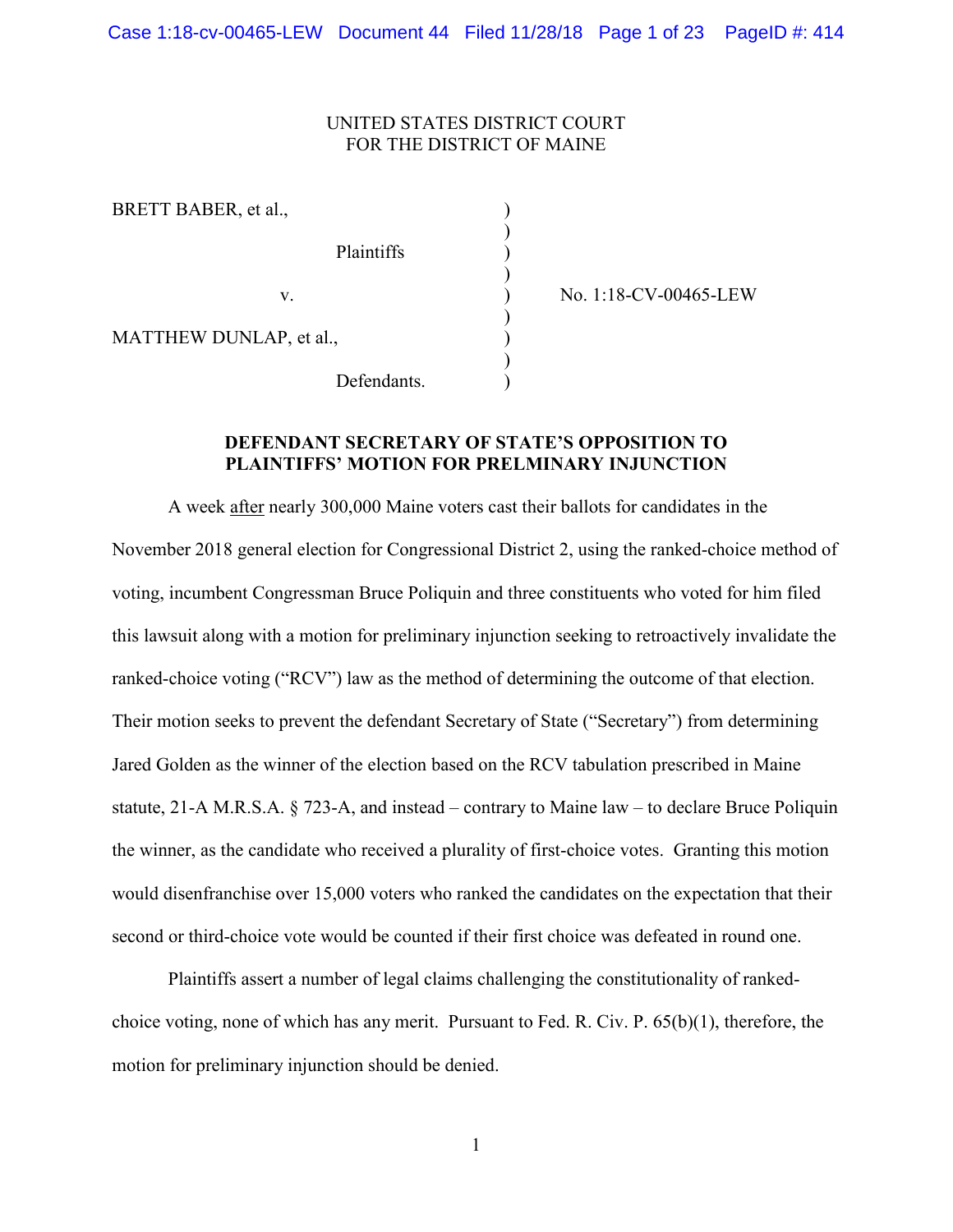### **FACTUAL BACKGROUND**

The voters of Maine adopted the RCV Act by citizen initiative in November 2016, thereby establishing RCV as the new method of voting and determining the outcome of elections for Congress, U.S. Senate, Governor, and the Maine House and Senate, as well as primary elections to select party nominees for all those offices, beginning in 2018. I.B. 2015, c. 3 (eff. Jan. 3, 2017). In May 2017, the Justices of the Maine Supreme Judicial Court advised the Maine Senate that implementing RCV in general elections for Governor and the Maine Legislature would violate the requirement in the Maine Constitution that candidates for those offices be selected based on a plurality of the votes cast. *Opinion of the Justices*, 2017 ME 100, ¶ 1, 7, 9, 57, 64-68, 72, 162 A.3d 188. In the fall of 2017, the Maine Legislature amended the RCV law to delay its implementation until 2021, and to then repeal it unless the voters had by that time amended the Maine Constitution to allow RCV in general elections for Governor and the Legislature. P.L. 2017, c. 316 (eff. Feb. 5, 2018). The delay provisions were suspended by the filing of a valid People's Veto referendum petition on February 2, 2018.

The Maine Senate tried unsuccessfully in April 2018 to block implementation of RCV in state court on a variety of state law grounds. *See Maine Senate v. Sec'y of State*, 2018 ME 52, 183 A.3d 749. Shortly thereafter, the Maine Republican Party filed suit in this Court, seeking to enjoin the Secretary from using the RCV method to determine the outcome of the Republican primary on June 12, 2018, arguing that to do so would violate the party's rights of association. This Court denied the Party's motion for preliminary injunction on May 29, 2018, *Maine Republican Party v. Dunlap,* 324 F. Supp. 3d 202 (D. Me. 2018), and ultimately entered judgment for the Secretary in August  $2018$  $2018$  $2018$ .<sup>1</sup>

<span id="page-1-0"></span><sup>1</sup> Final judgment was entered on August 3, 2018. *Maine Republican Party v. Dunlap*, Docket No. 1:18 cv-00179-JDL (ECF No. 34). The Maine Republican Party appealed the preliminary injunction ruling,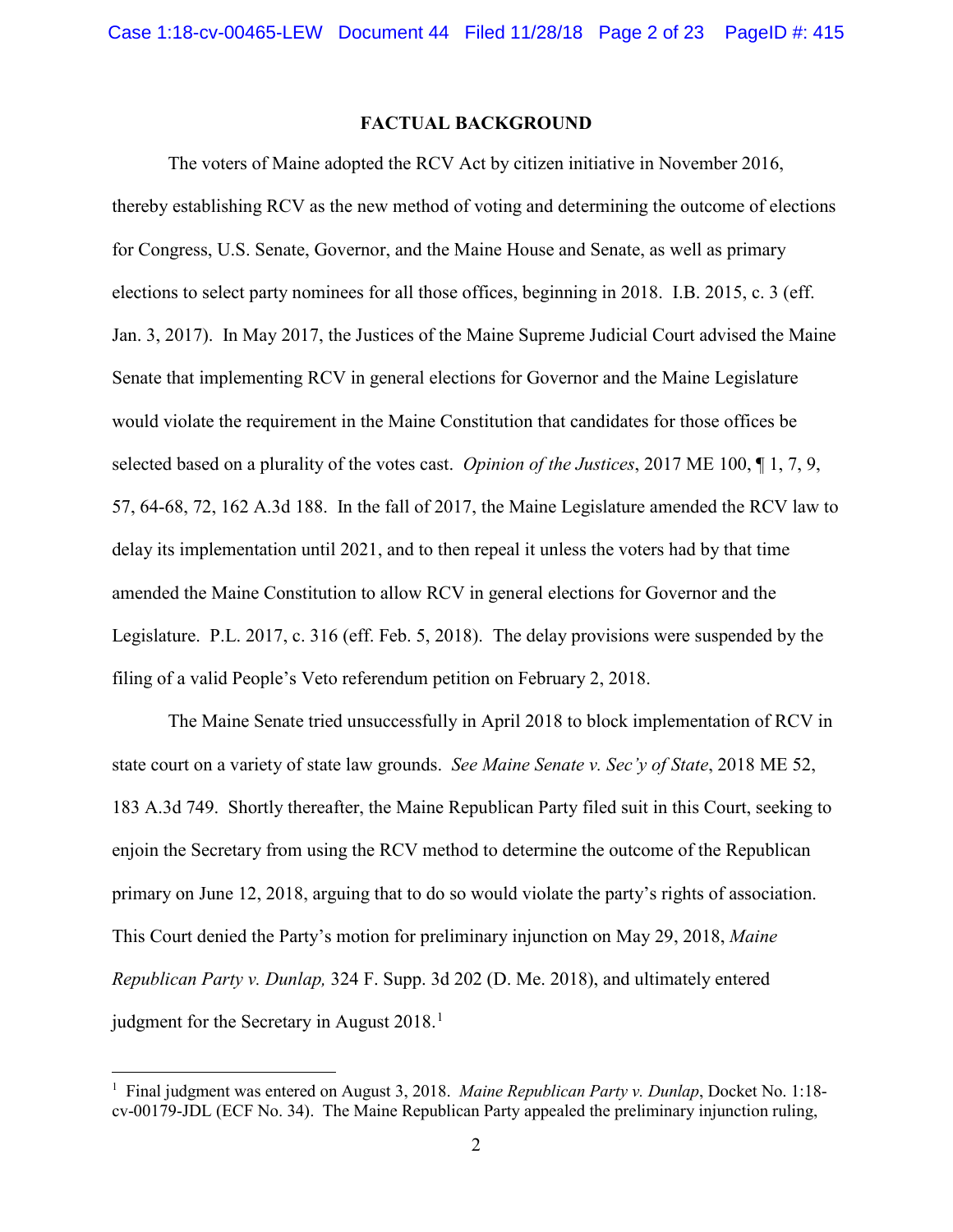Voters cast RCV ballots on June 12, 2018, to choose the Republican and Democratic Party nominees for Governor, the Democratic nominee for Congressional District 2, and the Republican nominee for House District 75. Because no candidate received over 50% of the firstchoice votes cast in the Democratic contests for Governor or Congressional District 2, the winners were determined by RCV.<sup>[2](#page-2-0)</sup> *See* Ex. C to Flynn Decl. (ECF-24-3) at 3, 4. On June 1, 2018, Tiffany Bond and William Hoar submitted nomination petitions with enough valid signatures to qualify for the general election ballot as non-party candidates for Congressional District 2. *See* Supplemental Declaration of Julie L. Flynn ("Flynn Supp. Decl.") ¶ 3.

The People's Veto referendum was sustained on June 12, 2018, by a vote of 149,900 (53.9%) to 128,291 (46.1%), thus triggering the requirement to apply RCV in the November 2018 general election for Congress and the U.S. Senate. *See* Order of District Court in *Maine Republican Party v. Dunlap*, Docket No. 1:18-cv-00179-JDL (ECF No. 34) at 3. Once the official results of the June 12 primary were submitted to the Governor on July 2, 2018, therefore, all four candidates whose names would appear on the general election ballot for Congressional District 2 were known, and it was clear that RCV would be the method of voting and counting votes in that race on November 6, 2018, as well as in the race for Congressional District 1 and for U.S. Senate. Neither Mr. Poliquin, nor any of the other plaintiffs, sought to challenge the RCV law prior to its application in the general election.

The Secretary's Elections Division staff prepared the RCV ballot design and instructions for both Congressional District offices and the U.S. Senate race in the summer of 2018, and

l

but dismissed its appeal voluntarily before any briefs were filed. *See Maine Republican Party v. Dunlap,* First Cir. Docket No. 18-1609 (judgment of dismissal entered Sept. 25, 2018).

<span id="page-2-0"></span><sup>&</sup>lt;sup>2</sup> In the other two primary contests where voters ranked candidates using RCV ballots, one candidate received over 50% of the first-choice votes, thereby avoiding the need to utilize the RCV method of counting.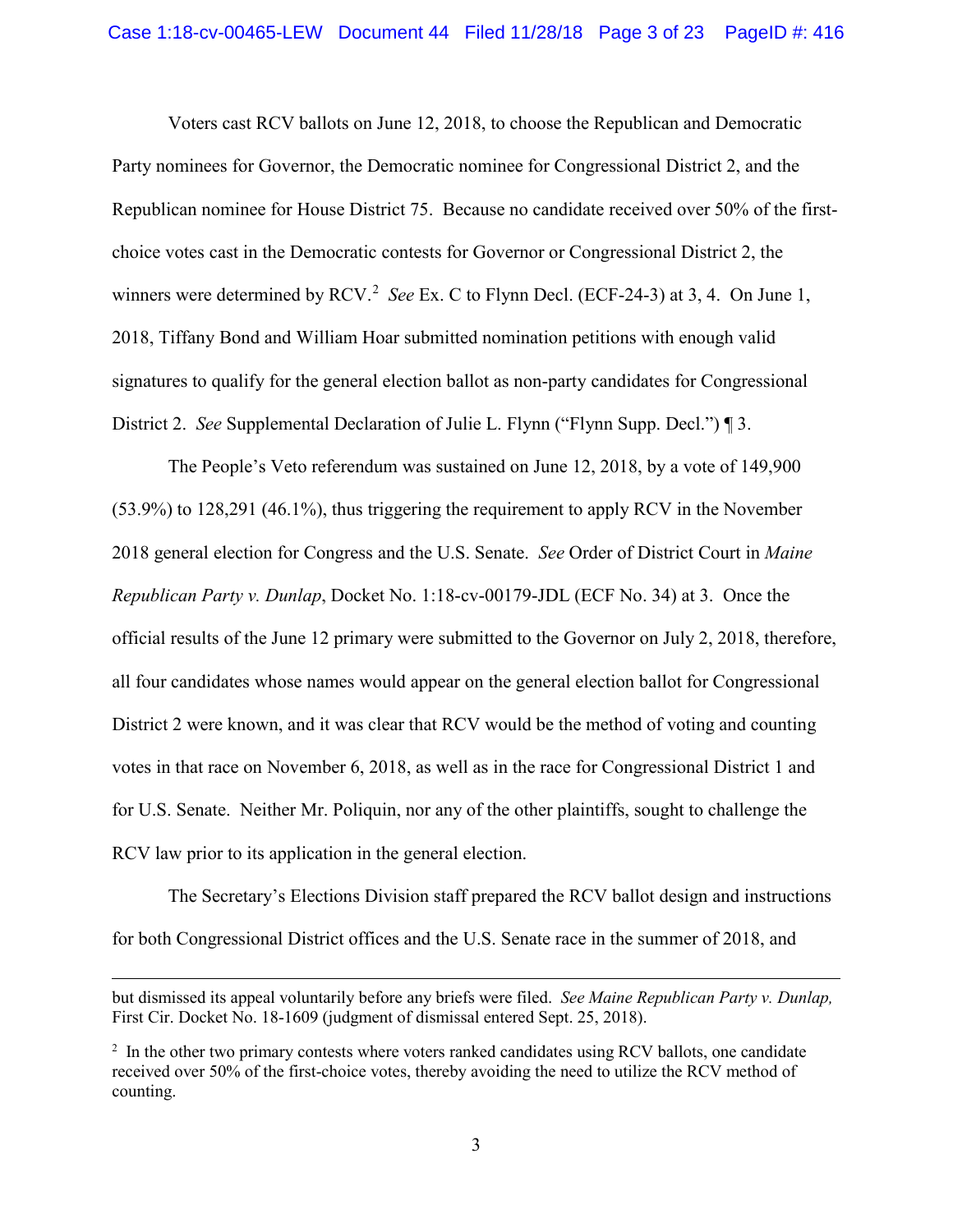#### Case 1:18-cv-00465-LEW Document 44 Filed 11/28/18 Page 4 of 23 PageID #: 417

prepared separate instructions on the back side of those ballots for the gubernatorial, legislative, and county races to be determined by plurality. Flynn Supp. Decl. ¶ 5. In compliance with federal law, ballots were made available to military and overseas voters beginning on September 22, 2018. *Id.* ¶ 7. All official and sample ballots were shipped to the cities and towns between September 27 and October 5, 2018. *Id.* ¶ 6. Between September 22 and November 6, 2018, over 71,890 voters cast absentee ballots in Congressional District 2 for this general election. *Id.* ¶ 9.

The Secretary adopted rules on May 11, 2018, describing in detail how the RCV tabulation would be conducted in the June primary. *Id.* ¶ 10. Because these were adopted as emergency rules, however, they expired in 90 days. 5 M.R.S.A. § 8054(3). On August 29, 2018, the Secretary proposed a permanent rule to be implemented in the general election and adopted it on November 2, 2018, with minor changes that were responsive to public comments. 29-250 C.M.R. c. 535 (eff. Nov. 7, 2018). The final rule is very similar in substance to the emergency rule applied in the June primary. Flynn Supp. Decl. ¶ 11.

Unofficial results of the November 6, 2018 election reported in the media the next day, indicated that no candidate in the Congressional District 2 race had obtained over 50% of the first-choice votes. The Secretary thereupon initiated the process of gathering ballots and memory devices from all municipalities in the district and delivering them to a central counting facility in Augusta in order to conduct the RCV count as described in the RCV rule. Flynn Decl., ECF No. 24 at  $\P$  8-9 & Ex. A (ECF No. 24-1). The following week, on November 13 – after the Secretary's Election Division staff had worked for four days to process ballots and upload data on memory devices from 375 towns in Congressional District 2 – plaintiffs filed this lawsuit, along with motions for a TRO and a preliminary injunction. ECF No. 1, 3  $\&$  13. When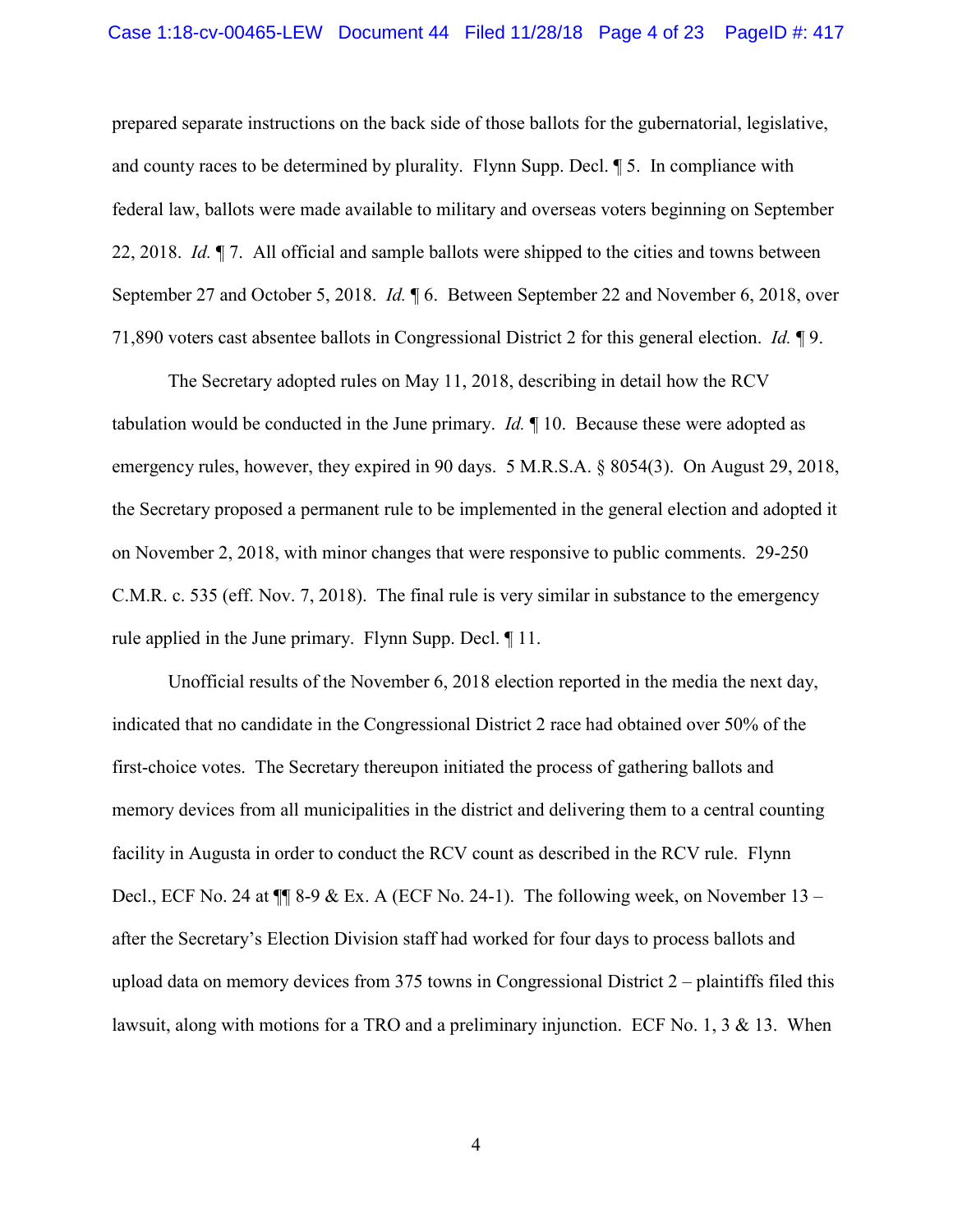the RCV tabulation was completed in the early afternoon of November 15, 2018, $3$  the computer system reported the following tally of first-choice votes: 131,631 for Poliquin; 128,999 for Golden; 16,260 for Tiffany Bond; and 6,753 for William Hoar. *See* summary report attached to Flynn Supp. Decl. as Ex. F-1. Bond and Hoar were both eliminated after that round since it was mathematically impossible for either of them to gain enough second-choice votes from each other's voters to overtake either Poliquin or Golden. To the extent that voters who had selected Bond or Hoar as their first choice designated Poliquin or Golden as their second choice, those second-choice votes were added to the totals for Poliquin and Golden in round two. This process added 10,232 votes to Golden's first-round total, and 4,695 to Poliquin's total, with the end result being that Golden received a majority of votes in the final round (50.53%) with a total of 139,231 votes to Poliquin's 136,326 – a margin of 2,905 votes. Ex. F-1. The Secretary submitted the official tabulation for the general election to the Governor on Monday, November 26, 2018, pursuant to 21-A M.R.S.A. § 722. Ex. G to Flynn Supp. Decl. [4](#page-4-1)

#### **ARGUMENT**

To prevail on a motion for preliminary injunction, plaintiffs must establish four factors:  $(1)$  a likelihood of success on the merits, (2) a likelihood of irreparable harm absent interim relief, (3) a balance of equities in [its] favor, and (4) service of the public interest." *Maine* 

<span id="page-4-0"></span><sup>&</sup>lt;sup>3</sup> The RCV tabulation, using computer algorithms, took place approximately two hours after this Court denied Plaintiffs' Motion for TRO.

<span id="page-4-1"></span><sup>&</sup>lt;sup>4</sup> The official tabulation shows somewhat higher vote totals for all the candidates and a margin of 3,509 votes for Jared Golden in the final RCV tabulation. The difference reflects correction of a processing error, discovered last week, which had prevented the digital Cast Vote Records for all of the ballots cast in six small towns from being extracted into the computer program before the algorithms were run on November 15, 2018. Flynn Supp. Decl. ¶ 13. Corrected Cast Vote Records have since been posted on the Secretary of State's web site, and are shown in the summary report generated on November 21, 2018 (Ex. F-2).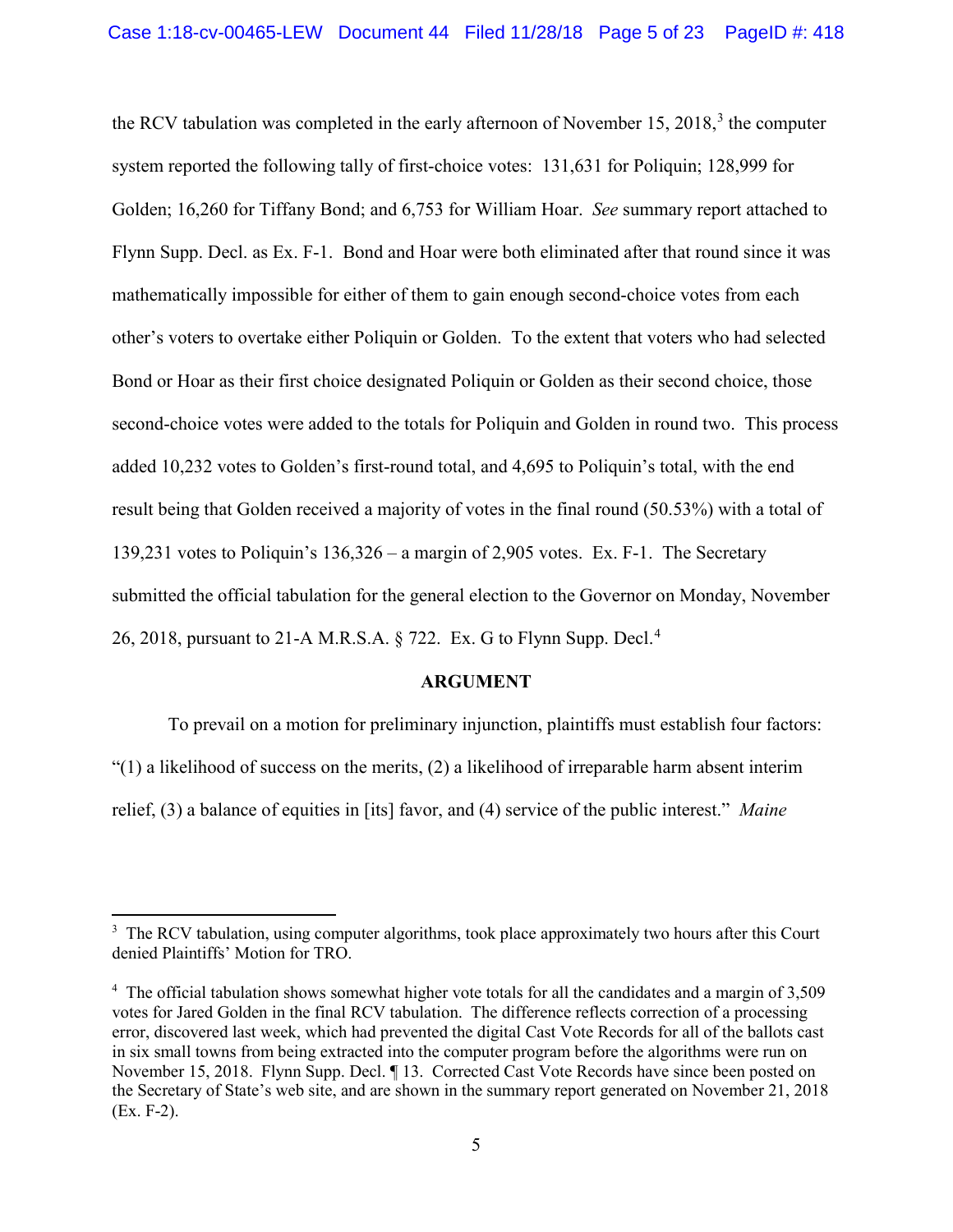*Republican Party v. Dunlap*, 324 F. Supp. 3d 202, 206 (D. Me. 2008) (quoting *Arborjet, Inc. v. Rainbow Treecare Sci. Advancements, Inc.*, 794 F.3d 168, 171 (1<sup>st</sup> Cir. 2015)).

Like all state statutes whose constitutionality is being challenged, the RCV law is presumed to be valid. *See Davies Warehouse Co. v. Bowles*, 321 U.S. 144, 153 (1944). Plaintiffs bear the heavy burden of proving that the RCV law violates their constitutional rights.

As this Court noted in denying plaintiffs' motion for a TRO, "[t]he sine qua non of [the] four-part inquiry" is likelihood of success on the merits. *Order on Plaintiff's Motion for TRO* ("TRO Order"), ECF No. 26 at 5-6. If plaintiffs cannot demonstrate this, then the Court need not even address the other three factors. In this instance, plaintiffs have utterly failed to establish a likelihood of success on any of their constitutional claims.

#### **I. Plaintiffs have demonstrated no likelihood of success on the merits of their claims.**

### A. Article I claims.

 $\overline{\phantom{a}}$ 

Plaintiffs make the novel argument that Article I, section 2, of the United States Constitution obligates the states to determine the election of members of Congress by a plurality of the votes cast – notwithstanding that no reference to "plurality" or, indeed, to any particular method of counting ballots is expressed in this or any section of the U.S. Constitution, [5](#page-5-0) and notwithstanding that Article I, section 4 expressly grants authority to the states to regulate the "Times, Places and Manner of Holding Elections for Senators and Representatives" to

<span id="page-5-0"></span><sup>5</sup> U.S. Const. Art. I, § 2, cl. 1 provides in full: "The House of Representatives shall be composed of Members chosen every second Year by the People of the several States, and the Electors in each State shall have the Qualifications requisite for Electors of the most numerous Branch of the State Legislature." The second "qualifications" clause provides: "No person shall be a Representative who shall not have attained to the age of twenty five Years, and been seven Years a Citizen of the United States, and who shall not, when elected, be an Inhabitant of that State in which he shall be chosen."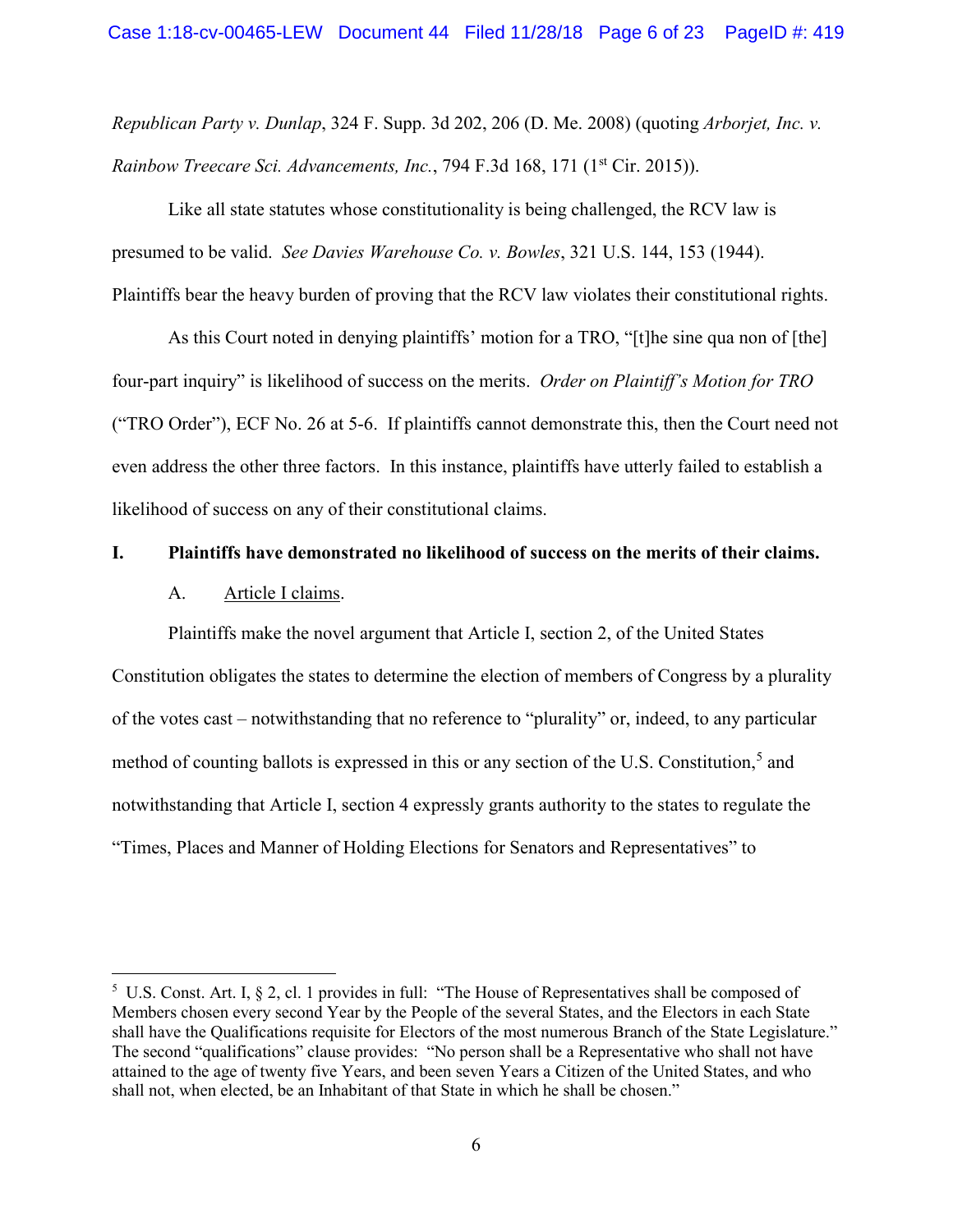Congress.[6](#page-6-0) The sole legal authority on which plaintiffs base their argument is *Phillips v. Rockefeller*, 435 F.2d 976 (2<sup>nd</sup> Cir. 1970), which this Court has already determined does not stand for the proposition that plaintiffs claimed it did. "While it is true that it does not offend the Constitution if a state permits a candidate for federal office to win by a plurality – the actual holding of *Phillips v. Rockefeller* – it does not follow that Article I, section 2 mandates that all state elections be determined based on a plurality (in the absence of an outright majority)." *TRO Order*, ECF No. 26 at 7.

The Supreme Court, in *U.S. Term Limits, Inc. v. Thornton*, 514 U.S. 779, 821 (1995), explained the meaning and historical significance of the phrase "by the People" in Article I, section 2, clause 1: "the Framers, in perhaps their most important contribution, conceived of a Federal government directly responsible to the people, … and chosen directly, not by States, but by the people … and they implemented this ideal most clearly in the provision, extant from the beginning of the Republic, that calls for the Members of the House of Representatives to be 'chosen every second Year by the People of the several States.'" (Emphasis added). The same ideal was incorporated in the 17<sup>th</sup> Amendment adopted in 1913, which changed the method of electing Senators from state legislatures to the people. *Id.* "The Congress of the United States, therefore, is not a confederation of nations in which separate sovereigns are represented by appointed delegates, but is instead a body composed of representatives of the people." *Id*. How "the People" go about choosing their representatives, however, is a matter left up to the states. *See United States v. Classic*, 313 U.S. 299, 311 (1941) ("the states are given and in fact exercise a wide discretion in the formulation of a system for the choice by the people of representatives in

<span id="page-6-0"></span><sup>6</sup> U.S. Const. Art. I, § 4 provides: "The Times, Places and Manner of holding Elections for Senators and Representatives, shall be prescribed in each State by the Legislature thereof; but the Congress may at any time by Law make or alter such Regulations, except as to the Places of [choosing] Senators."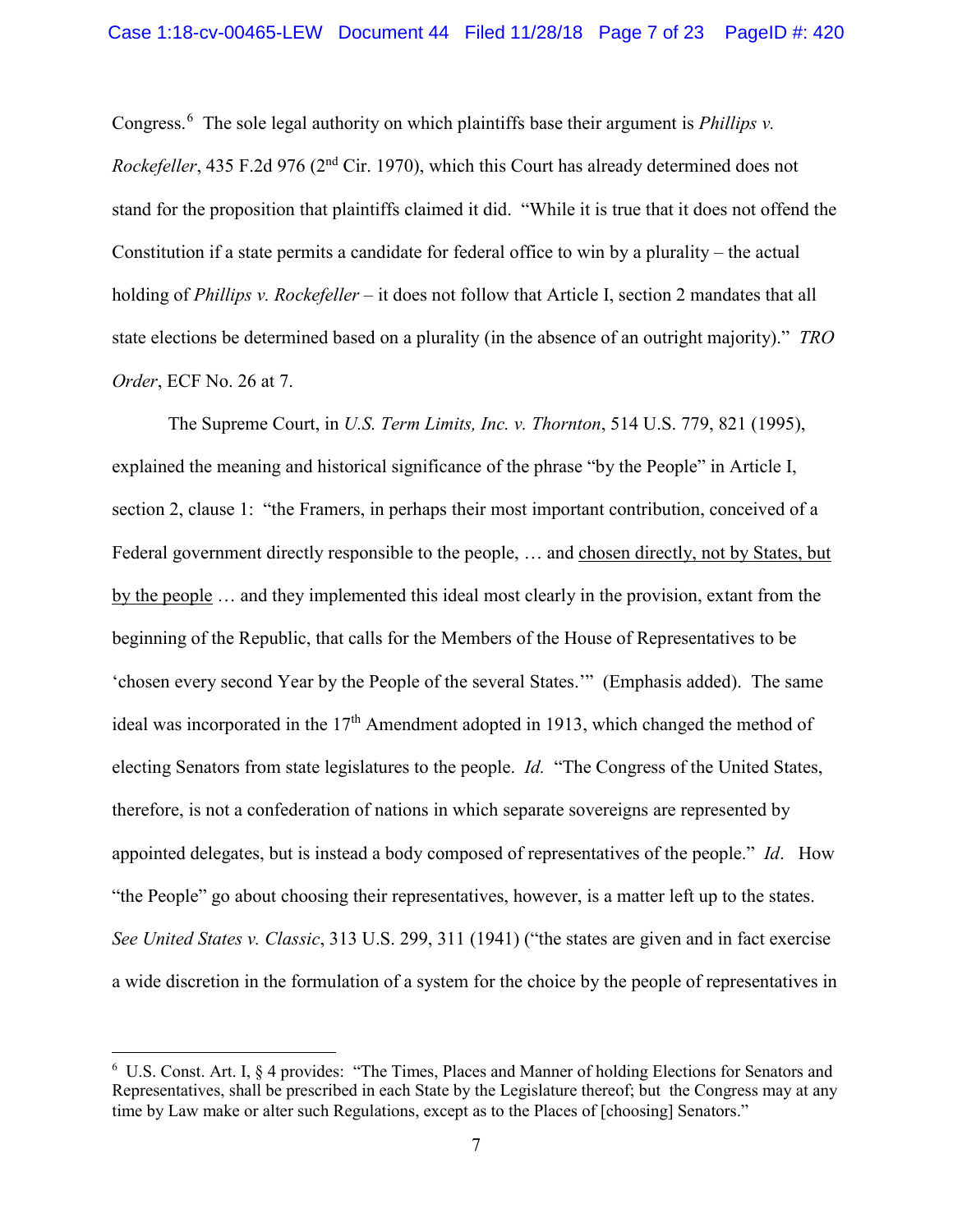Congress").<sup>[7](#page-7-0)</sup> As this Court noted in denying the motion for TRO, "it appears that both majority and plurality standards have historical precedents in American politics." ECF No. 26 at 7. *See* Schouler, James, *History of the United States of America Under the Constitution*, Vol. I (rev. ed. 1880) at 95-96 (noting that most southern states elected Representatives by plurality while "New England clung long to the majority rule..."). Indeed, Maine elected its Representatives to Congress by majority vote until 1847. *See* P.L. 1823, c. 223, § 4; P.L. 1847, c. 23.

Article I, section 4, clause 1 ("the Elections Clause") is a "default provision" that gives States the authority and responsibility to provide the mechanics of Congressional elections, and yet grants to Congress the power to override those regulations if it wishes. *Foster v. Love*, 522 U.S. 67, 69 (1997). "Congress permissively allows the states to regulate, but only to the extent that Congress chooses not to regulate." *Fish v. Kobach*, 840 F.3d 710, 726 (10th Cir. 2016). The courts read federal and state election laws as part of a "unitary system of federal election regulation but with federal law prevailing over state law where conflicts arise." 840 F.3d at 729.

The layout of ballots and the method of counting votes form essential components of the "manner of" conducting an election. *See Cook v. Gralike*, 531 U.S. 510, 523 (2001), quoting *Smiley v. Holm*, 285 U.S. 355, 366 (1932) (the "manner" of elections "encompasses matters like 'notices, registration, supervision of voting, protection of voters, prevention of fraud and corrupt practices, counting of votes, duties of inspectors and canvassers, and making and publication of election returns'") (emphasis added). "The rules for counting and not counting ballots … are presumptively rules of state law under Art. I, sec. 4, cl. 1." *McIntyre v. Fallahay*, 766 F.2d 1978, 1085 ( $7<sup>th</sup>$  Cir. 1985). Congress may override these rules using its own power, but a federal

<span id="page-7-0"></span><sup>7</sup> Article I, section 2, clause 1 is most often cited as the constitutional basis for requiring congressional districts within each state to have equal populations, so that the vote of each citizen is not worth more in one district than another. *See, e.g., Wesberry v. Sanders*, 376 U.S. 1, 7-9 (1964) (history of adoption of Art. I,  $\S 2$ , reveals framers' intent that "no matter what the mechanics of an election, ... population [must be] the basis of the House of Representatives").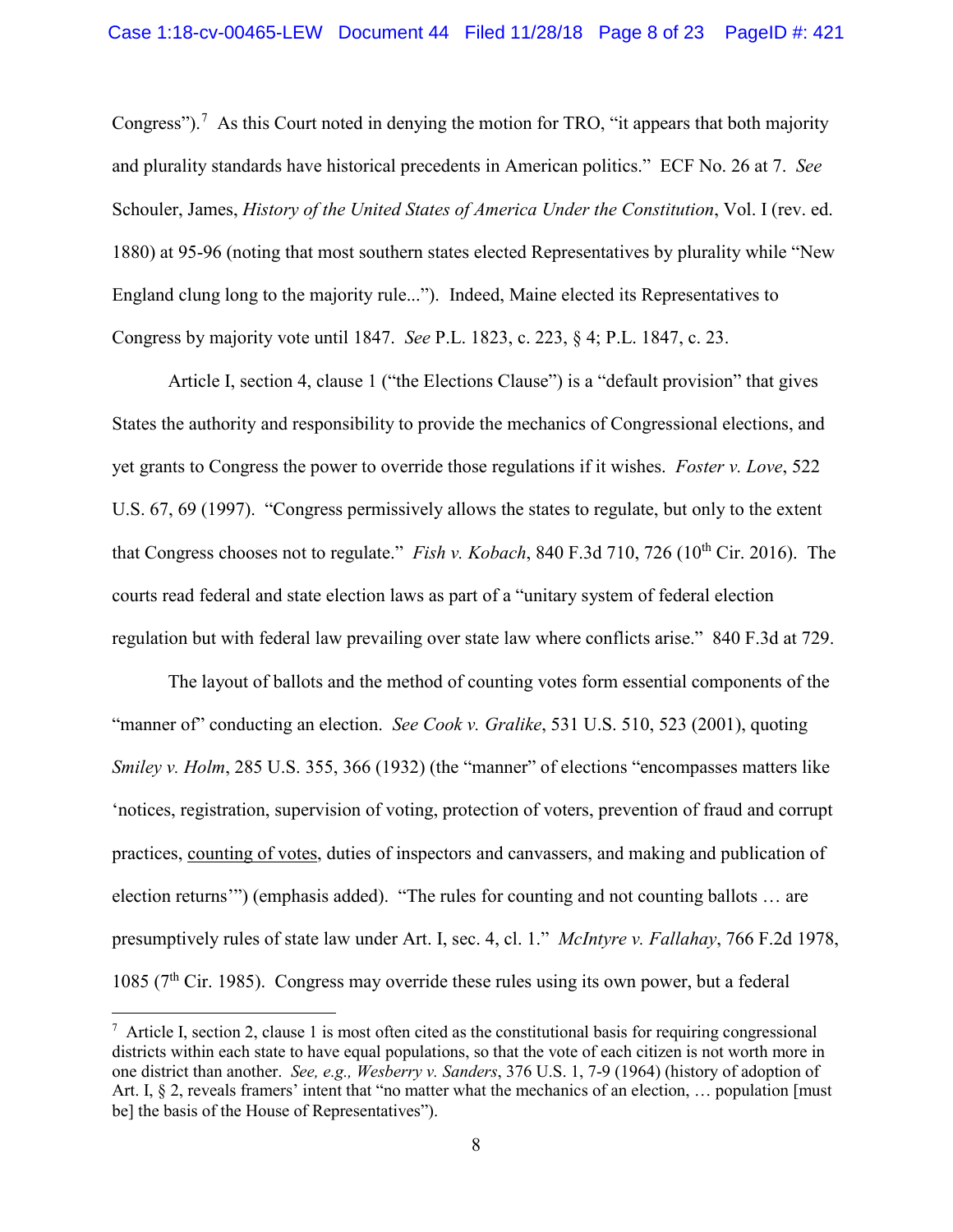election law preempts state law only when the two inevitably conflict. *Id*. [8](#page-8-0) Even after the contested presidential election of 2000, which focused so much attention on the design flaws in Florida's butterfly ballot, Congress did not attempt to standardize the form of the congressional ballot. Instead, Congress directed each state to adopt "uniform and non-discriminatory standards that define what constitutes a vote and what will be counted as a vote for each category of voting system used in the State." Help America Vote Act, Pub. L. 107-252, Title III, § 301(6) (eff. Oct. 29, 2002), codified at 52 U.S.C. § 21081(6).[9](#page-8-1) *See* 21-A M.R.S.A. § 696(6), and 29-250 C.M.R. 550 ("Rules for Determining Voter Intent" adopted by the Secretary to comply with federal law).

There is no doubt that Congress could, if it wished, enact a law requiring Representatives to be elected by plurality, but it has not done so. The states thus retain considerable leeway to experiment with different voting methods, such as RCV and the separate run-off elections currently required in the states of Georgia, Mississippi, and Louisiana between the two top votegetters when no candidate receives a majority of the votes cast at the general election. If, as plaintiffs contend, Article I, section 2 of the U.S. Constitution truly meant that elections must be determined by plurality, then these states' laws would be unconstitutional – yet their validity has been upheld. *See Public Citizen, Inc. v. Miller*, 813 F. Supp. 821, 830 (N.D. Ga. 1993), *aff'd*,

<span id="page-8-0"></span><sup>&</sup>lt;sup>8</sup> For example, Congress enacted a law providing that "[a]ll votes for Representatives in Congress must be by written or printed ballot, or voting machine the use of which has been duly authorized by the [State](https://www.law.cornell.edu/definitions/uscode.php?width=840&height=800&iframe=true&def_id=2-USC-80204913-1499672721&term_occur=42&term_src=title:2:chapter:1:section:9) law," 2 U.S.C. § 9 (emphasis added), yet left to each state the choice of ballot design and the types of voting machines to use. Federal law also establishes a uniform date for Congressional elections, in 2 U.S.C. § 7, and yet states remain free to allow early voting that concludes on that day. *Compare Foster v. Love*, 522 U.S. 67 (1997) (Louisiana's open primary law preempted because it allowed election to be decided before that date if one of the candidates received over 50% of the vote in October open primary), with *Millsaps v. Thompson*, 259 F.3d 535 (6<sup>th</sup> Cir. 2001) (Tennessee's early voting law not preempted because votes cast early were not counted until election day).

<span id="page-8-1"></span><sup>&</sup>lt;sup>9</sup> In HAVA, Congress also established minimum requirements for voting systems used by the States, but did not prescribe the use of any particular voting system. *See* 52 U.S.C. § 21081(a).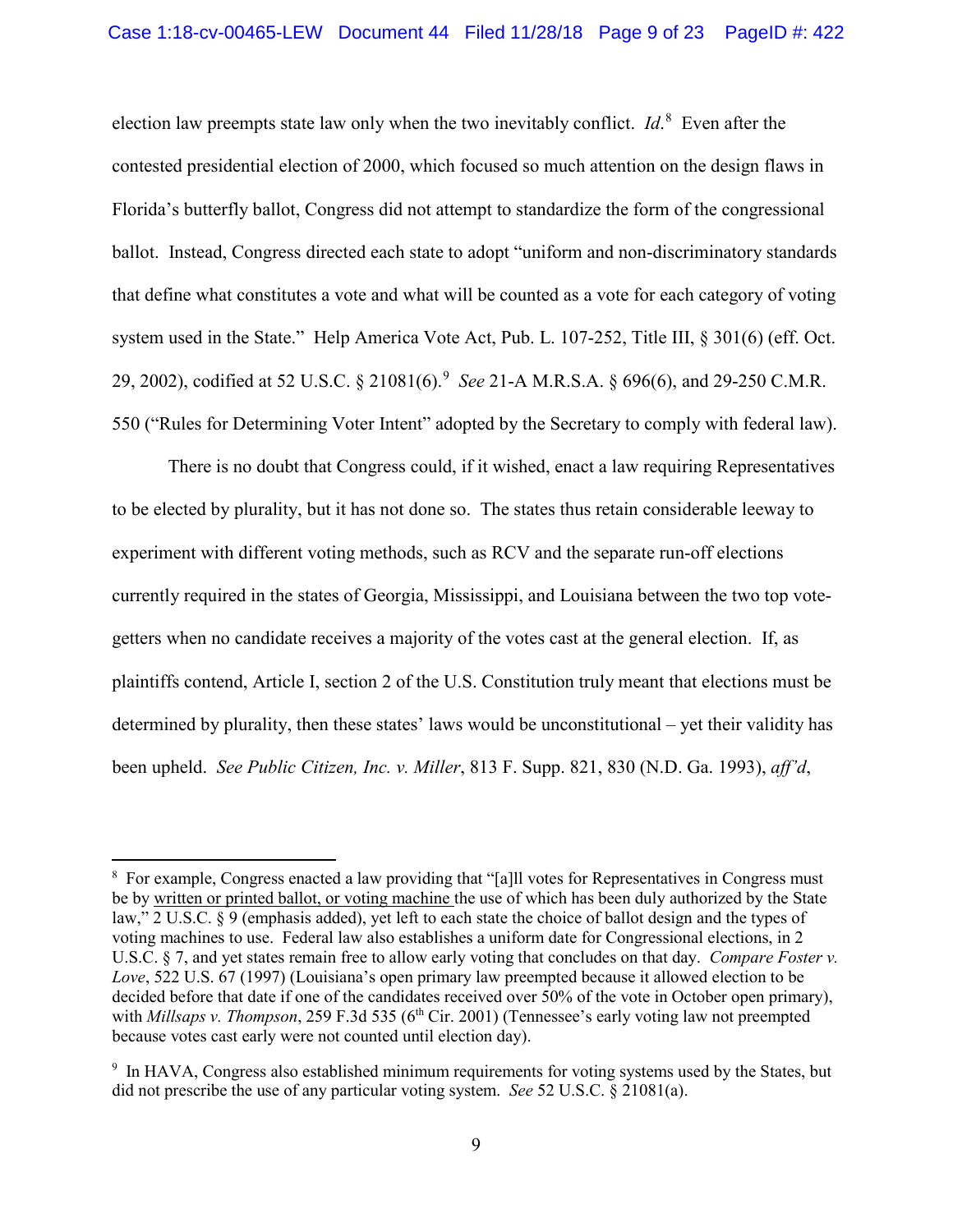992 F.2d 1548 (11<sup>th</sup> Cir. 1993) (state's decision to interpret plurality result as inconclusive and to require a run-off to determine the winner is not itself unconstitutional).

It is also clear that Maine's RCV law does not violate the prohibition on adding qualifications to serve in Congress.[10](#page-9-0) As the court recognized in *Public Citizen, Inc. v. Miller*, *supra*, the candidate who won a plurality but not a majority in the first round of voting under Georgia law was "by no means precluded from obtaining the office he sought;" he continued to be a viable candidate even though he was forced into a run-off election against the person with the second-highest vote count. 813 F. Supp. at 832. The same is true of Maine's RCV law, since each of the four candidates who qualified for the ballot met the qualifications to be elected to Congress and had an equal opportunity to win that election. To win, they had to receive a majority of the votes tallied in the final round of the tabulation with only two continuing candidates. In contrast to a state law imposing term limits on members of Congress, Maine's RCV law does not affect a candidate's eligibility to seek election. It merely determines the method of voting for and selecting a winner from among all the qualified candidates.

In short, Article I of the U.S. Constitution does not implicitly contain a "substantive plurality provision" as plaintiffs claim. As a method of casting and counting ballots, Maine's RCV law falls squarely within the scope of authority assigned to the states to determine the "manner" of conducting Congressional elections.

#### B. First and Fourteenth Amendment claims.

 $\overline{\phantom{a}}$ 

Standard of review. The states have considerable latitude to determine the time, place, and manner of holding federal elections, including setting rules for "the registration and qualifications of voters, and the selection and qualifications of candidates." *Storer v. Brown*, 415

<span id="page-9-0"></span><sup>&</sup>lt;sup>10</sup> The qualifications to serve in the U.S. House of Representatives are set forth in U.S. Const. Art I,  $\S$  2, cl. 2 and cannot be supplemented by federal statute or state law. *U.S. Term Limits*, 514 U.S. at 798, 827.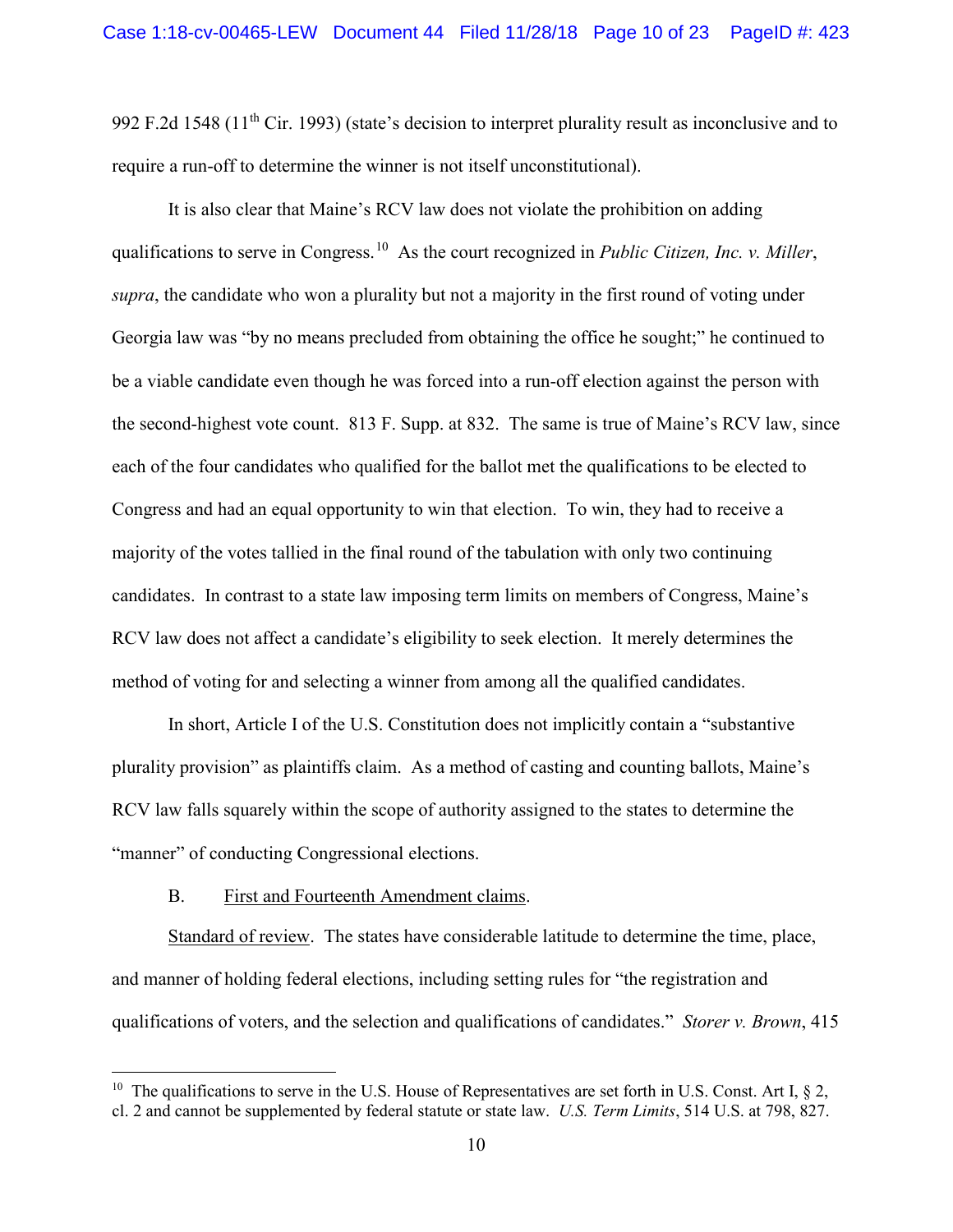U.S. 724, 730 (1974). Moreover, the Supreme Court has long recognized that each regulation "inevitably affects – at least to some degree – the individual's right to vote and … to associate with others for political ends." *Anderson v. Celebrezze*, 460 U.S. 780, 788 (1983). The constitutionality of a state election regulation must be evaluated according to a "flexible standard" of review, whereby "the rigorousness of [the] inquiry into the propriety of a state election law depends upon the extent to which a challenged regulation burdens First and Fourteenth Amendment rights." *Burdick v. Takushi*, 504 U.S. 428, 434 (1992). Only if the burden is found to be severe must the state demonstrate that the regulation is narrowly tailored to serve a compelling state interest. When the burden on those rights is less than severe, the State need only show an important regulatory interest to support a reasonable, nondiscriminatory restriction. *Timmons v. Twin Cities Area New Party*, 520 U.S. 351, 358 (1997).

Severity of the burden. Plaintiffs claim that RCV imposes a "severe burden" in various ways on "the right of all qualified voters to cast their votes effectively." *See* Plaintiffs' Motion ECF No. 3 ("Pl. Mot.") at 8, quoting *Ayers-Schaffner v. DiStefano*, 37 F.3d 726, 729 (1<sup>st</sup> Cir. 1994). Plaintiffs claim that voters cannot vote "effectively" when they do not know which candidates will continue to the final round of the RCV tabulation (Pl. Mot. at 9-11), and that having only one opportunity to rank all the candidates deprives voters of the ability to vote for the candidate they perceive to be "weaker" in the first round and remain free to vote against that candidate in a subsequent round (Pl. Mot. at 13).

Plaintiffs equate the ability to cast a vote "effectively" with having an opportunity to vote in a particular strategic manner that they have conceived for purposes of this lawsuit. None of the cases cited by plaintiffs (Pl. Mot. at 9, 12-13), nor any controlling precedent, supports a conclusion that these conditions impose a severe burden on voters' rights.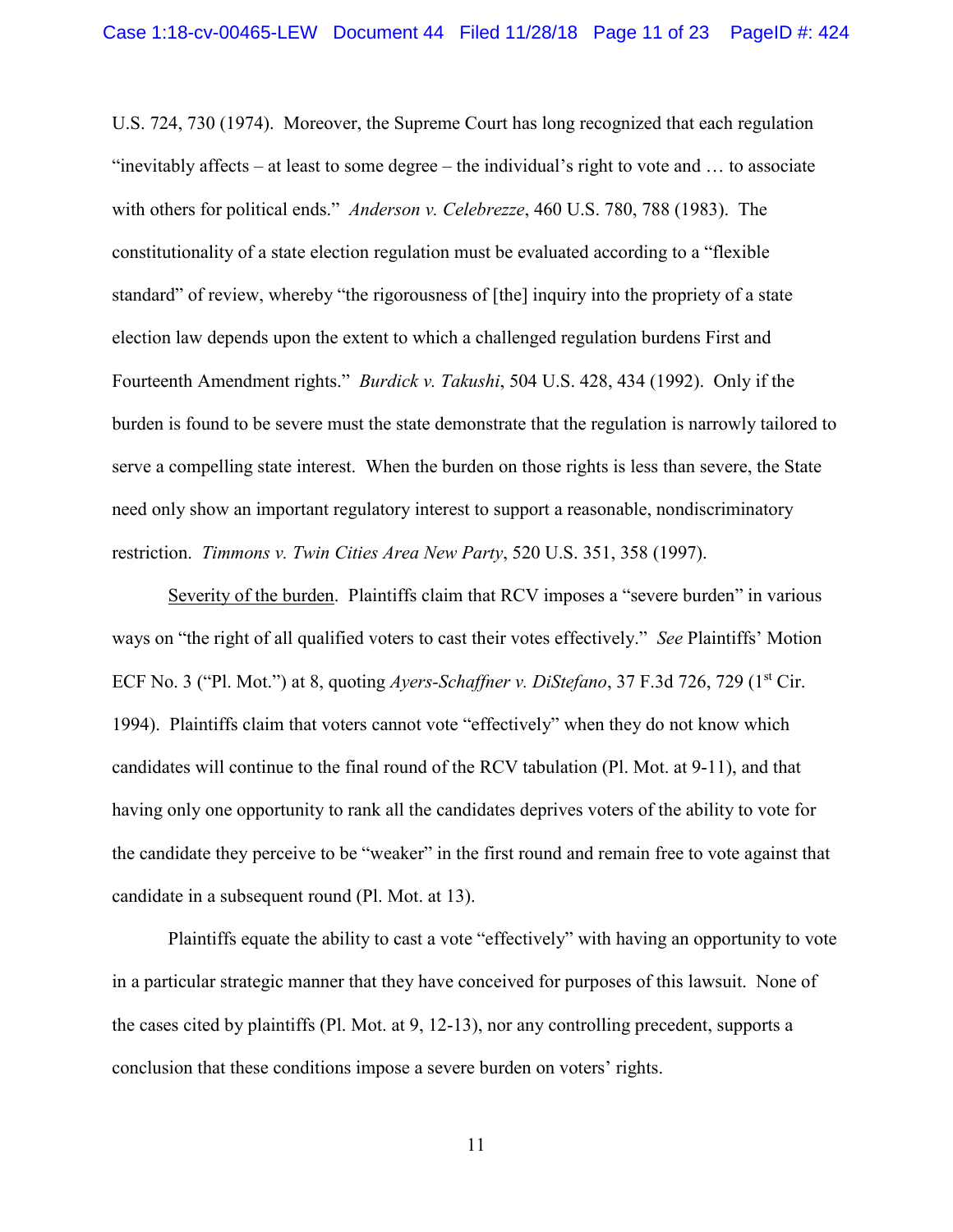The election in *Ayers-Schaffner*, for example, is completely unlike Maine's RCV law. A local board in that case scheduled a second election to cure certain defects in the voting procedures at the first election, and then restricted participation in the second election to only those voters who had voted in the first election. The board thus deprived certain voters of the right to "cast their vote effectively" by barring them from voting in the second election, which was the only "effective" election held for the school board. Not surprisingly, the First Circuit held that this restriction imposed a severe burden on the rights of voters within the school district and that no governmental interest could justify the restriction. 37 F.3d at 728-30. The board contended that any burden on the excluded voters was slight because by not showing up to vote the first time they had voluntarily given up their opportunity to participate in the second election. The First Circuit rejected this argument, noting that "in the absence of any advance warning that failure to vote in the first election would preclude voting in the second, their lack of participation in the original balloting cannot in any respect be viewed as a waiver of the right to vote in the new primary." 37 F.3d at 728.

By contrast, the voters who participated in the November  $6<sup>th</sup>$  general election for Congressional District 2 knew in advance that if no candidate won over 50% of the first-choice votes, there would be subsequent rounds of counting to replicate instant run-off elections between the candidates with the highest number of first-choice votes. All of the voters who participated in the general election thus had an equal opportunity to vote – at the same time and in the same election – for as many or as few candidates as they wished. Voters such as the plaintiffs, who chose to rank only one candidate, still participated fully in the election because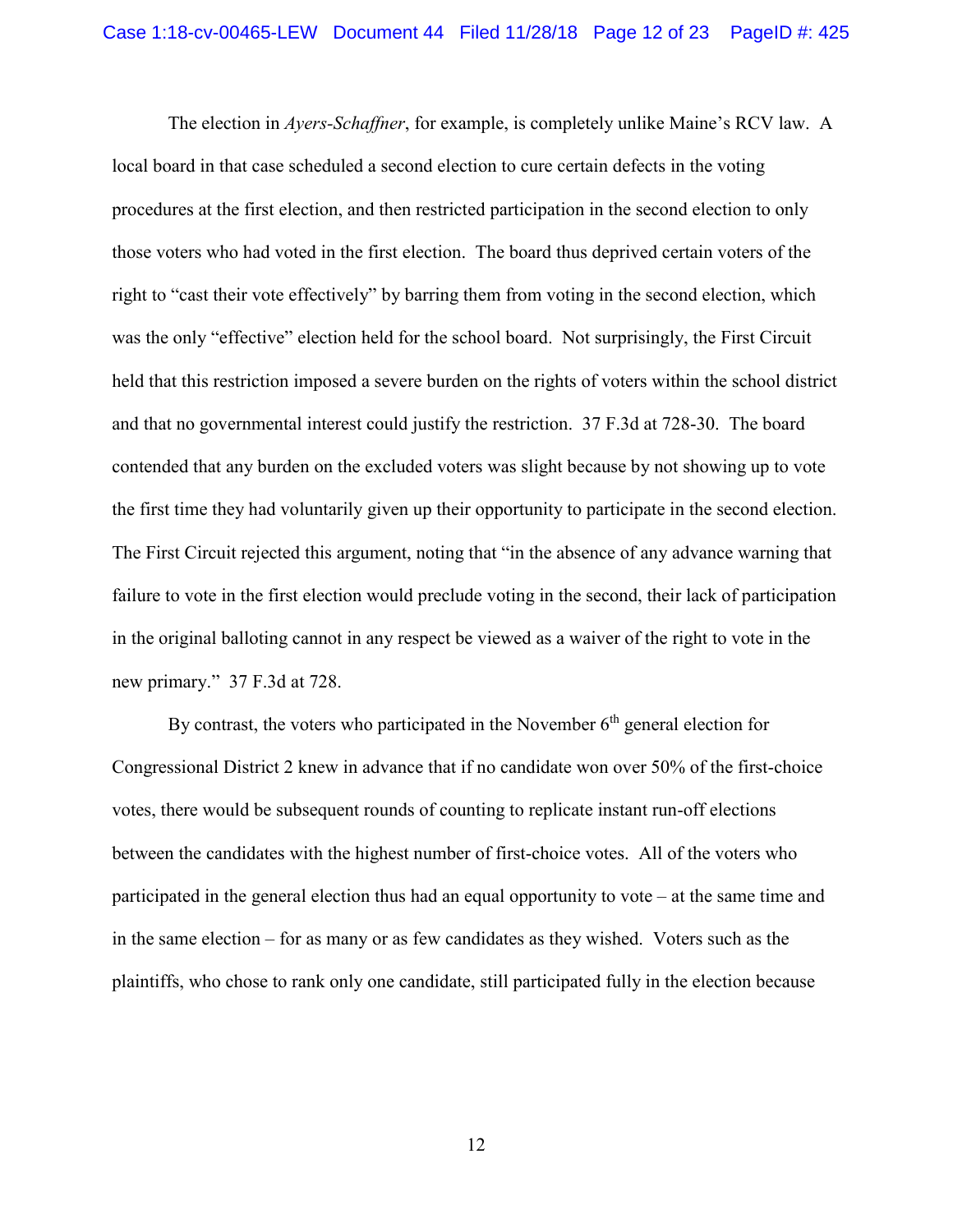their vote for Poliquin was counted again in the second round of the tabulation.<sup>[11](#page-12-0)</sup> RCV thus imposed no burden on their rights to cast a vote effectively – their votes were cast and counted in every round.

Plaintiffs' counsel suggested at oral argument on the motion for TRO that a separate runoff election would be preferable to RCV because the voters would know exactly which candidates they would have to choose from in that run-off, whereas with RCV there is a degree of uncertainty on election day as to which candidates will continue to a second round if none achieves a majority in round one. But having a preference for a different, allegedly better voting system, or a desire to have more information when voting, does not establish that the existing system imposes a severe burden on one's voting rights. It is also difficult to be "persuaded that the electorate, with reasonable diligence, could not inform itself as to who among the candidates was likely to survive the first round of the RCV process." *TRO Order*, ECF No. 26 at 9, n.4.

Plaintiffs' argument that RCV severely burdens their rights by depriving them of the strategic choice to vote for a "weaker candidate" in order to advance that candidate to a subsequent round and "in hopes that their actual preferred candidate will have a better chance of ultimately winning" (Pl. Mot. at 13) is equally unpersuasive. Every voting system – including the plurality system that plaintiffs want the Court to impose in this election – offers the opportunity for strategic voting in one way or another. In a plurality or "first past the post" system, voters may make a strategic choice not to vote for their most preferred candidate out of concern that the candidate will act as a "spoiler" – drawing just enough votes away from one of

<span id="page-12-0"></span><sup>&</sup>lt;sup>11</sup> Plaintiffs contend that in the RCV system, voters who rank only one candidate are "severely burdened" because they are deprived of a vote in subsequent rounds (Pl. Mot. at 11), but this contention is simply incorrect as a matter of law. As explained in the rules governing RCV, 29-250 C.M.R.ch. 535, § 4(2)(A):

In each round, the number of votes for each continuing candidate must be counted. Each continuing ballot counts as one vote for its highest-ranked continuing candidate for that round.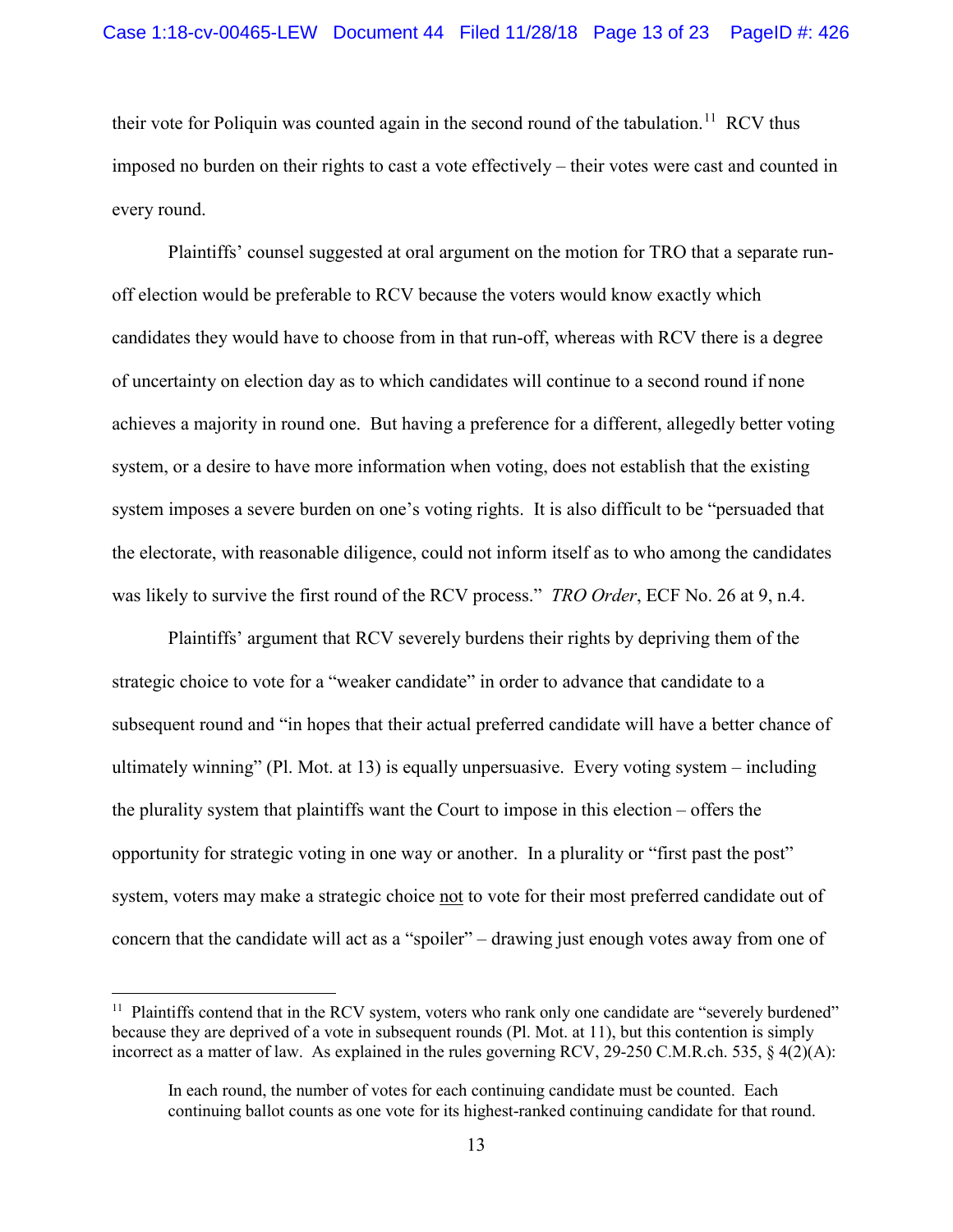the other candidates to cause the voters' least preferred candidate to win. *See Dudum v. Arntz*, 640 F.3d 1098, 1103-1105 (9<sup>th</sup> Cir. 2011) (noting that all voting systems in elections with more than two candidates can be manipulated through strategic voting). No one has suggested that inducing voters to make such strategic choices in a plurality system imposes severe burdens on voters' constitutional rights even though that system may limit voters' ability to choose the candidate they prefer. No Supreme Court or First Circuit precedent holds that the types of "strategic" voting in which plaintiffs claim voters wish to engage are constitutionally protected.<sup>[12](#page-13-0)</sup>

As this Court noted in denying the motion for TRO, plaintiffs' objections to RCV on due process and First Amendment grounds – including their expert's opinions about "nonmonotonicity" and "intransitive voter preferences" – really are policy arguments about the pros and cons of different voting systems. *TRO Order*, ECF No. 26 at 12, n. 9 and 13, n. 11; *see*  Jeffrey C. O'Neill, *Everything That Can Be Counted Does Not Necessarily Count: the Right to Vote and the Choice of a Voting System*," 2006 Mich. St. L. Rev. 327, 338- 343 (2006) (comparing voting systems). Under this nation's form of federalism, such arguments should be debated and resolved through the legislative process within each state. *See Crawford v. Marion County Election Board*, 553 U.S. 181, 208 (2008) (Scalia, J., concurring in judgment upholding voter identification requirement) ("It is for state legislatures to weigh the costs and benefits of possible changes to their election codes, and their judgment must prevail unless it imposes a severe and unjustified overall burden upon the right to vote, or is intended to disadvantage a particular class"). Acting as lawmakers, Maine voters considered the pros and cons and chose to adopt RCV as the method of selecting their representatives to Congress.

<span id="page-13-0"></span><sup>&</sup>lt;sup>12</sup> Moreover, plaintiffs have utterly failed to explain how their rights as voters were burdened at all under any of these theories, since each of them ranked only one candidate, and that candidate continued to the final round.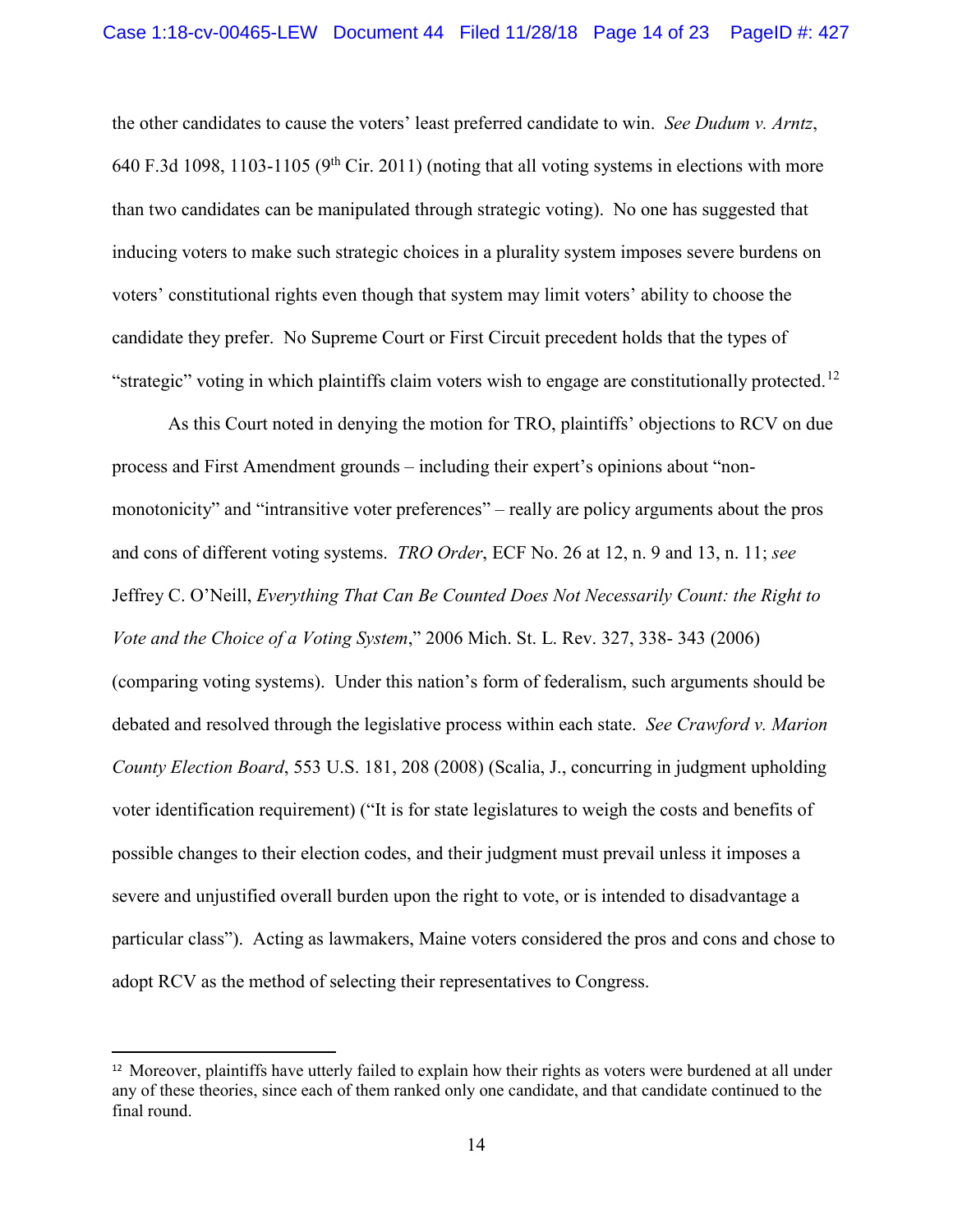RCV may present voters with different strategic options than other voting systems, but any resulting burden is slight. Under RCV, voters retain the ability to cast an effective vote – for as many or as few candidates as they wish. Moreover, RCV does not discriminate between or among candidates, parties, or groups of voters. *See TRO Order*, ECF No. 26 at 10 (RCV law "is party-blind").

Importance of governmental interests in RCV. Given the slight burdens (if any) imposed by RCV, the State need only show an important regulatory interest that is furthered by this system. Courts that have addressed challenges to RCV and similar voting systems have recognized a number of important interests, as did this Court in its ruling on the motion for TRO (ECF No. 26 at 12) and in *Maine Republican Party v. Dunlap*, 324 F.Supp.2d at 212-13. *See, e.g., Minnesota Voters Alliance v. City of Minneapolis*, 766 N.W.2d 683, 697 (Minn. 2009), and *Dudum v. Arntz*, 640 F.3d 1098, 1116 (9<sup>th</sup> Cir. 2011). For example, RCV allows voters to express more nuanced preferences among multiple candidates than is possible in a single-round plurality election, while avoiding the "spoiler" effect that minor candidates' participation can cause. RCV aims to encourage greater participation in the electoral process by voters and candidates, which furthers First Amendment interests. RCV also produces a winning candidate with majority support of all the voters who participated, while avoiding the inconvenience and cost to voters and taxpayers of holding a separate run-off election. These are sufficiently important interests to support a reasonable, non-discriminatory regulation defining the "manner" of conducting Congressional elections.

### C. Equal Protection claims.

Contrary to plaintiffs' assertions, RCV does not "value one person's vote over that of another" and does not treat different groups of voters differently. Thus, plaintiffs cannot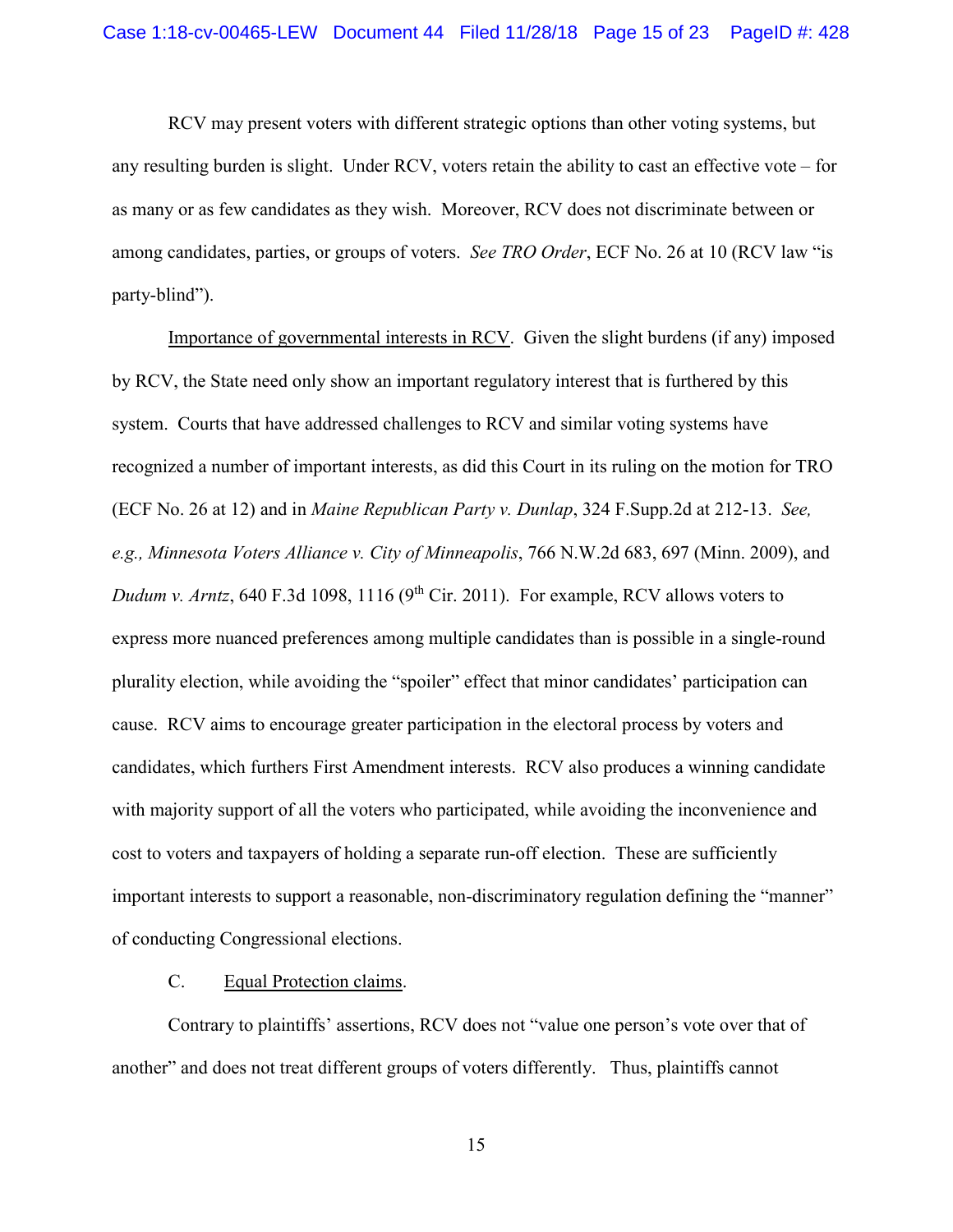demonstrate that it violates the Equal Protection Clause of the Fourteenth Amendment. *See* Pl. Mot. at 14-15 (quoting *Bush v. Gore*, 531 U.S. 98, 104-05 (2000)). Indeed, the example plaintiffs use to illustrate their claim, using hypothetical ballots cast by voters Doe and Smith (Pl. Mot. at 14-15) reflects a fundamental misunderstanding – or mischaracterization – of how RCV votes are counted. A voter such as Doe, whose first-choice candidate receives the largest number of votes in round one and thus continues to rounds two and three, has his vote for that candidate counted in each round. Doe's second and third-choice rankings are not counted precisely because his first-choice candidate is still in the running. The voter identified as Smith, whose preferred candidate got eliminated after the first round, has her second-choice vote counted in round two, and, because that candidate is eliminated in round two, her third-choice is counted in the final round between the last two continuing candidates. Both Smith and Doe's preferences are counted in each round of the RCV tabulation – Doe's vote counted for candidate A in each round, whereas Smith's vote counted for a different candidate in each round. That Smith had three different choices counted does not mean that she had two more votes than Doe.

The Ninth Circuit in *Dudum*, and state courts in *Minnesota Voters Alliance* and *Stephenson v. Ann Arbor Bd. of City Canvassers*, No. 75-10166-AW (Mich. Cir. Ct. 1975), have considered and rejected similar equal protection claims brought against municipal voting systems that are equivalent to Maine's RCV law. As the *Stephenson* court noted, under this system "[i]t is the equal right to list preferences and the equal opportunity [of the candidate] to be eliminated or to stay in the running that accords each voter the same rights, not the possibilities of whose first or second preference may or may not stay in the counting." No voters' votes are "weighted more than others", and "no one person or voter has more than one effective vote for one office." Slip op. at 5, 6. "Only one vote, or candidate ranking, is counted for each ballot in each round of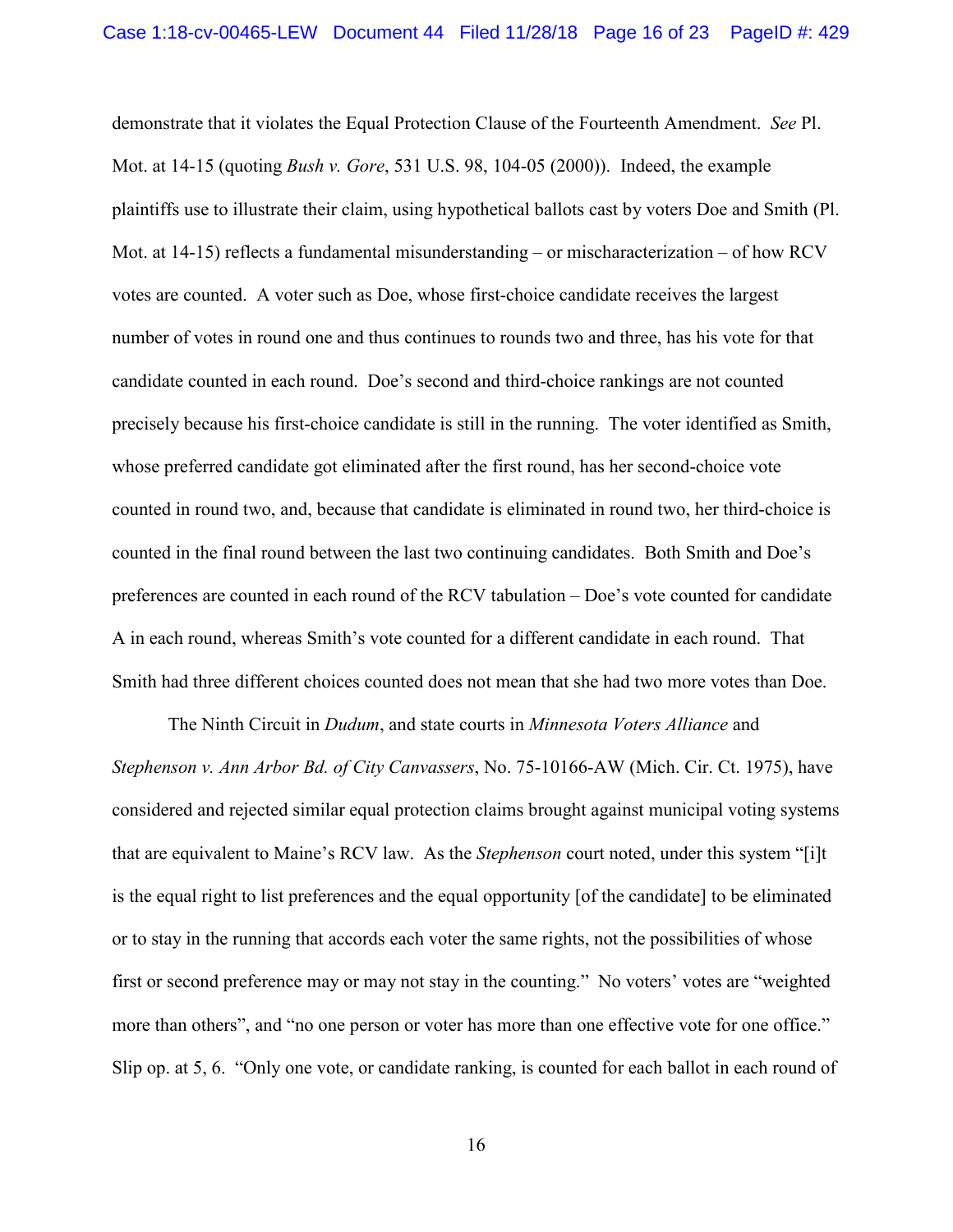counting votes." In *Minnesota Voters Alliance*, 766 N.W.2d at 687, the court rejected the plaintiffs' "weighting" argument on the same grounds, noting that "the vote for a continuing candidate is carried forward and counted again in the next round." No cases addressing equal protection claims in a RCV election support plaintiffs' contentions in this lawsuit.

#### D. Voting Rights Act claims.

As this Court found in denying the motion for a TRO, plaintiffs have failed to articulate any legal basis for applying the cited provisions of the federal Voting Rights Act ("VRA"), 52 U.S.C. §§ 10301 & 10307, to Maine's RCV law. They have presented no evidence that the RCV law was enacted with discriminatory intent, nor have they presented any facts to show an "effort by [d]efendant or anyone else invested with state-delegated authority to deny [p]laintiffs their right to vote or refuse to tabulate their vote." *TRO Order*, ECF No. 26 at 12-13 & n. 10. As discussed above, no eligible voters are precluded from voting under Maine's RCV law, and no votes of eligible voters are willfully not counted in the RCV tabulation. Plaintiffs have demonstrated no likelihood of success on these claims.

# **II. Denial of preliminary injunctive relief would not cause irreparable harm to plaintiffs**.

Plaintiffs' failure to show likelihood of success on the merits obviates the need for the Court to reach this prong of the test for a preliminary injunction.

At oral argument on the motion for a TRO, plaintiffs' counsel tacitly admitted in response to the Court's questioning that the only irreparable harm that would be caused by allowing the RCV tabulation to proceed was that Jared Golden might prevail in the final round rather than Bruce Poliquin. Now that the RCV tabulation has been completed and the official tabulation has been submitted to the Governor confirming this result, it appears that certifying this as the official election outcome is the only irreparable harm that plaintiffs could allege.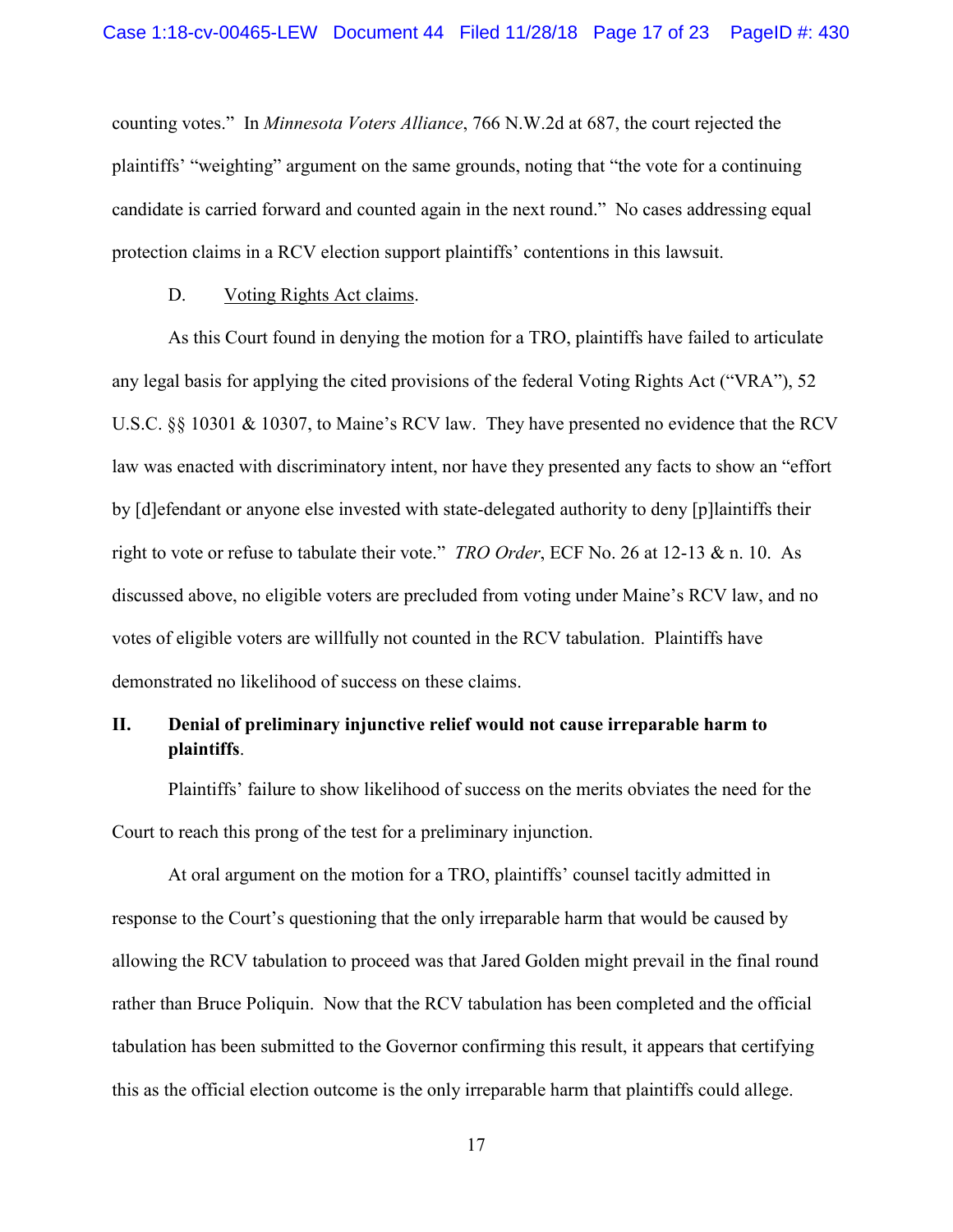Certifying Jared Golden as the winner of this election does not constitute irreparable harm. Plaintiffs' votes have already been counted, and the results of each round of counting have been recorded and preserved. Even if plaintiffs could demonstrate a likelihood of success on the merits of their claims, they cannot demonstrate that preliminary relief is needed to preserve the status quo until a final ruling on the merits by this Court. Moreover, the U.S. House of Representatives will be the ultimate judge of this election when it decides upon convening in January 2019, whether to seat Mr. Golden as the Representative for Maine's Congressional District 2. *See* U.S. Const. Art I, § 5 ("Each house shall be the judge of the elections, returns and qualifications of its own members."). *See also Opinion of the Justices*, 152 Me. 212, 142 A.2d 532 (1956) (state officials lack authority to determine validity of Congressional election and must issue election certificate to apparent winner).

### **III. The balance of harms tips strongly against plaintiffs, given their delay in filing this lawsuit, and the extent to which the relief they seek would harm the rights of voters who ranked candidates relying on application of the RCV method in Maine law.**

Congressman Poliquin knew as of at least July 2, 2018 – more than three months before he and others filed this lawsuit – that voters would cast a ranked-choice ballot in the general election for Congressional District 2, and that the outcome would be determined by RCV unless he or one of his three opponents received more than 50% of voters' first-choice votes in the first round of counting. If he believed the RCV law was *facially* unconstitutional as he now contends, he should have filed a challenge long before November 13 – and well before voters started casting RCV ballots expecting that their second or third choice ranking would be counted if no candidate received a majority of votes in the first round and if their preferred candidate was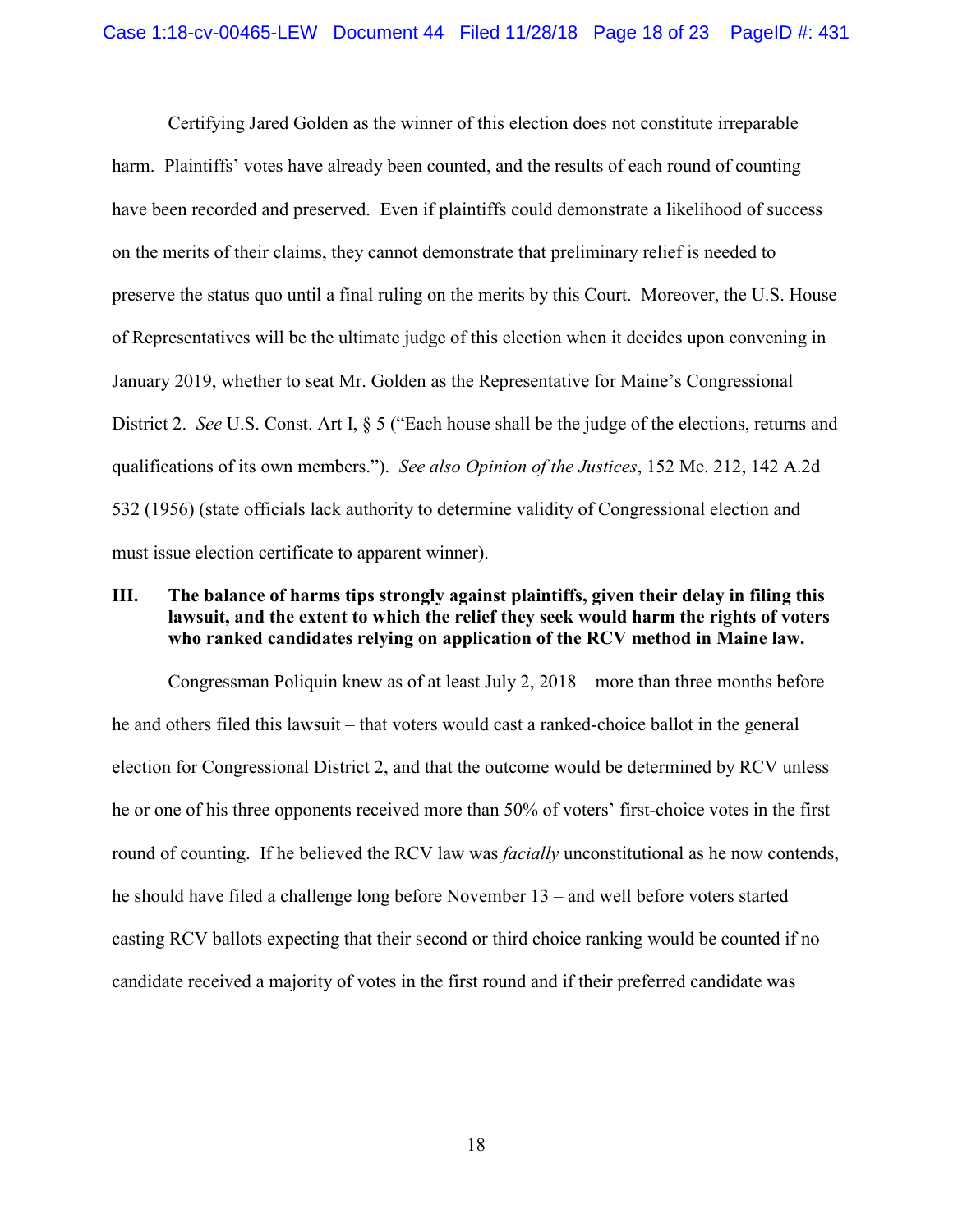eliminated after the first round.<sup>[13](#page-18-0)</sup> "A party requesting a preliminary injunction must generally show reasonable diligence." *Benisek v. Lamone*, 138 S. Ct. 1942, 1944 (2018) (per curiam).

Plaintiffs rely on *Bond v. Fortson*, 334 F. Supp. 1192, 1194 (N.D. Ga.) (three-judge panel), *aff'd* 404 U.S. 930 (1971), to argue that a pre-election challenge to the constitutionality of Maine's RCV law would have been dismissed as non-justiciable, but the *Bond* plaintiffs had not decided in which races they intended to participate the following election year, and they had no way of knowing whether any of those races would result in someone winning a plurality but not a majority. The court in *Bond* was thus presented with a purely hypothetical situation. Here, by contrast, four candidates had already qualified for the general election by the end of June, and given the closeness of the race as reported by the news media in the months leading up to the election, it was reasonably predictable that the situation now before the Court would arise.

In many prior election cases, this Court has found that the balance of equities disfavored parties belatedly seeking injunctive relief, and it should do so here as well. *See Dobson v. Dunlap,* 576 F. Supp. 2d 181, 188 (D. Me. 2008) (no constitutional right to procrastinate); *Respect Maine PAC v. McKee, 622 F.3d 13, 16 (1<sup>st</sup> Cir. 2010) (claimed emergency was largely* of plaintiffs' own making); and *League of Women Voters v. Diamond*, 923 F. Supp. 266, 275 (D. Me. 1996) (plaintiffs' delay contributed in significant part to request for somewhat urgent preliminary injunction). Moreover, none of these cases involved a post-election challenge.

As this Court recognized, granting plaintiffs the relief they request would disenfranchise over 15,000 voters who selected one of the non-party candidates as their first choice, and ranked

<span id="page-18-0"></span><sup>&</sup>lt;sup>13</sup> Plaintiffs Baber, Hartt and Hamm-Morris presumably knew in advance of the election that they wanted to vote for Mr. Poliquin and only Mr. Poliquin, so their constitutional claims of vote dilution could have been brought before the election as well.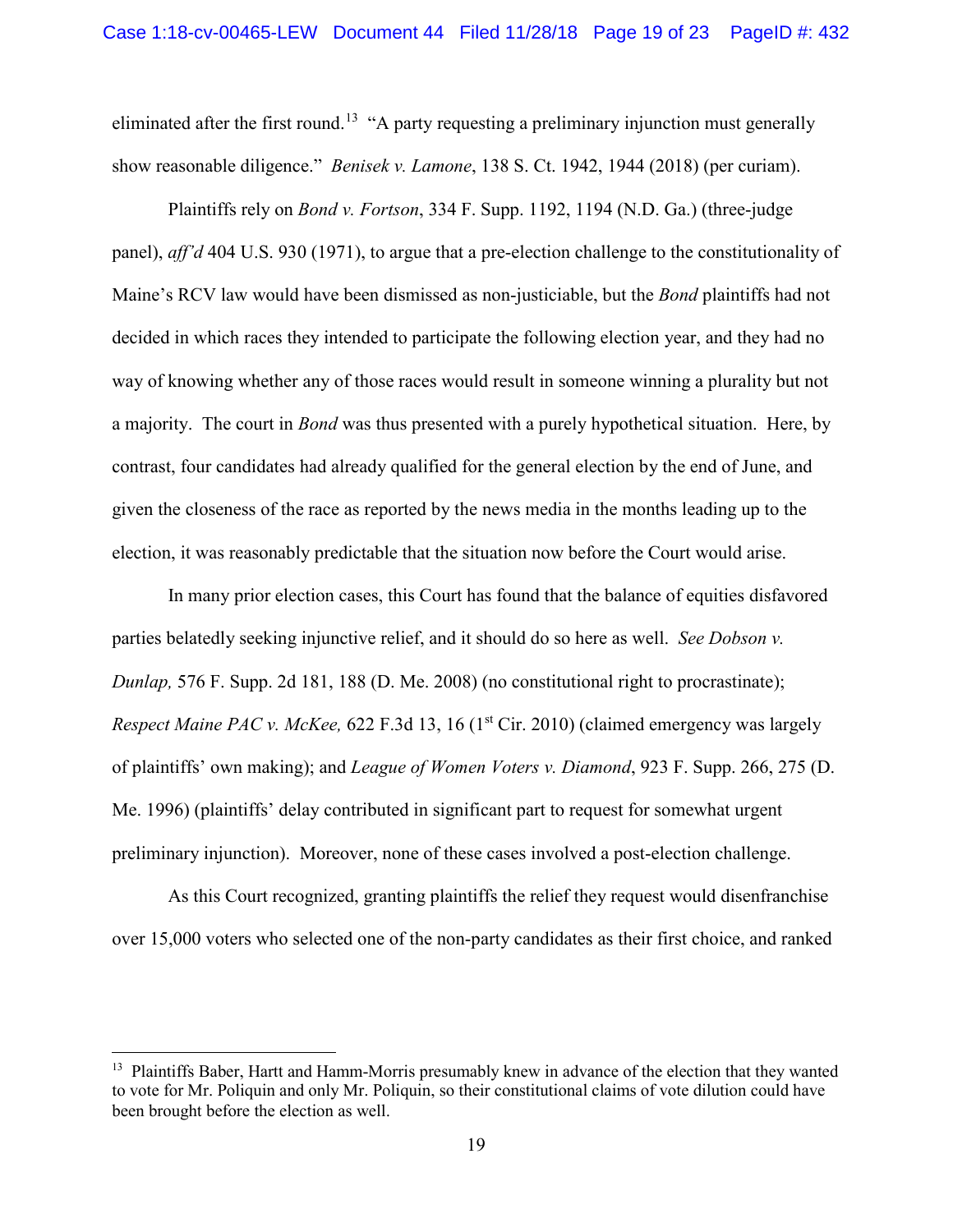one of the major party candidates second.<sup>[14](#page-19-0)</sup> The affidavits submitted by defendant Golden in opposition to plaintiffs' TRO motion demonstrate that these voters would not have ranked Bond or Hoar first, but would have chosen Golden instead if they had thought the election might be determined by a plurality of first-choice votes. *See* ECF No. 18-1, 18-2, 18-3. One of the unenrolled candidates, Tiffany Bond, has represented that she would not have run as a candidate without the RCV method of voting. ECF No. 23 at 2.

# **IV. Granting plaintiffs' motion for a preliminary injunction would harm the public interest.**

Disenfranchising over 15,000 voters, as discussed above, would significantly harm the public interest, as would changing the outcome of an election after it has occurred, by invalidating the law on which candidates relied when they decided to run for office, and on which voters relied when they cast their ballots.

### **CONCLUSION**

The voters of Maine have voted twice, by significant margins, to adopt ranked-choice voting as the method for determining elections to Congress where three or more candidates have qualified for the ballot. Using this method, the voters have now elected Jared Golden as their Representative to Congress for the Second Congressional District. There is no constitutional basis for rejecting this electoral result. Accordingly, the Secretary urges the Court to deny plaintiffs' motion for preliminary injunction. Jared Golden should be free to present his credentials to the incoming Congress, which has the ultimate authority to decide whether to seat him as the Representative of Maine's Congressional District 2. U.S. Const. Art. I,  $\S$  5.

l

<span id="page-19-0"></span><sup>&</sup>lt;sup>14</sup> In its TRO Order (ECF No. 26 at 11), the Court referenced 20,000 voters, which is the total number of voters who ranked candidates Bond or Hoar as their first choice, but the RCV results show that only 15,174 of those voters ranked Poliquin or Golden as a second choice. *See* Ex. F-2 (showing votes "transferred" in Round 2 of RCV).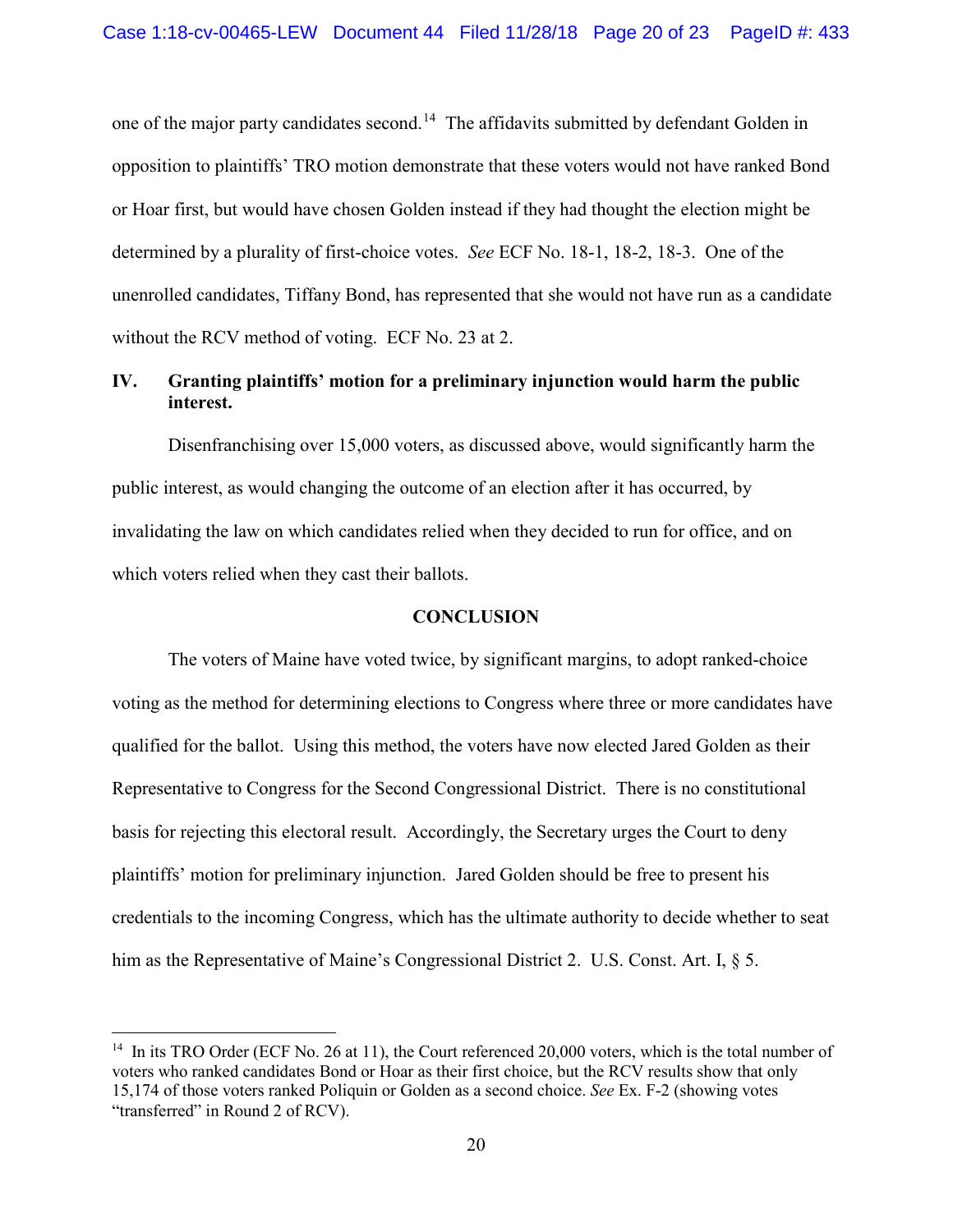Dated: November 28, 2018 Respectfully submitted,

THOMAS A. KNOWLTON Assistant Attorney General<br>
Thomas.a.knowlton@maine.gov<br>
Office of the Attorney General [Thomas.a.knowlton@maine.gov](mailto:Thomas.a.knowlton@maine.gov)<br>Of Counsel

/s/ Phyllis Gardiner **Six State House Station** Augusta, Maine 04333-0006 Tel. (207) 626-8830 Fax (207) 287-3145 [Phyllis.gardiner@maine.gov](mailto:Phyllis.gardiner@maine.gov)

Counsel for Defendant Secretary of State Matthew Dunlap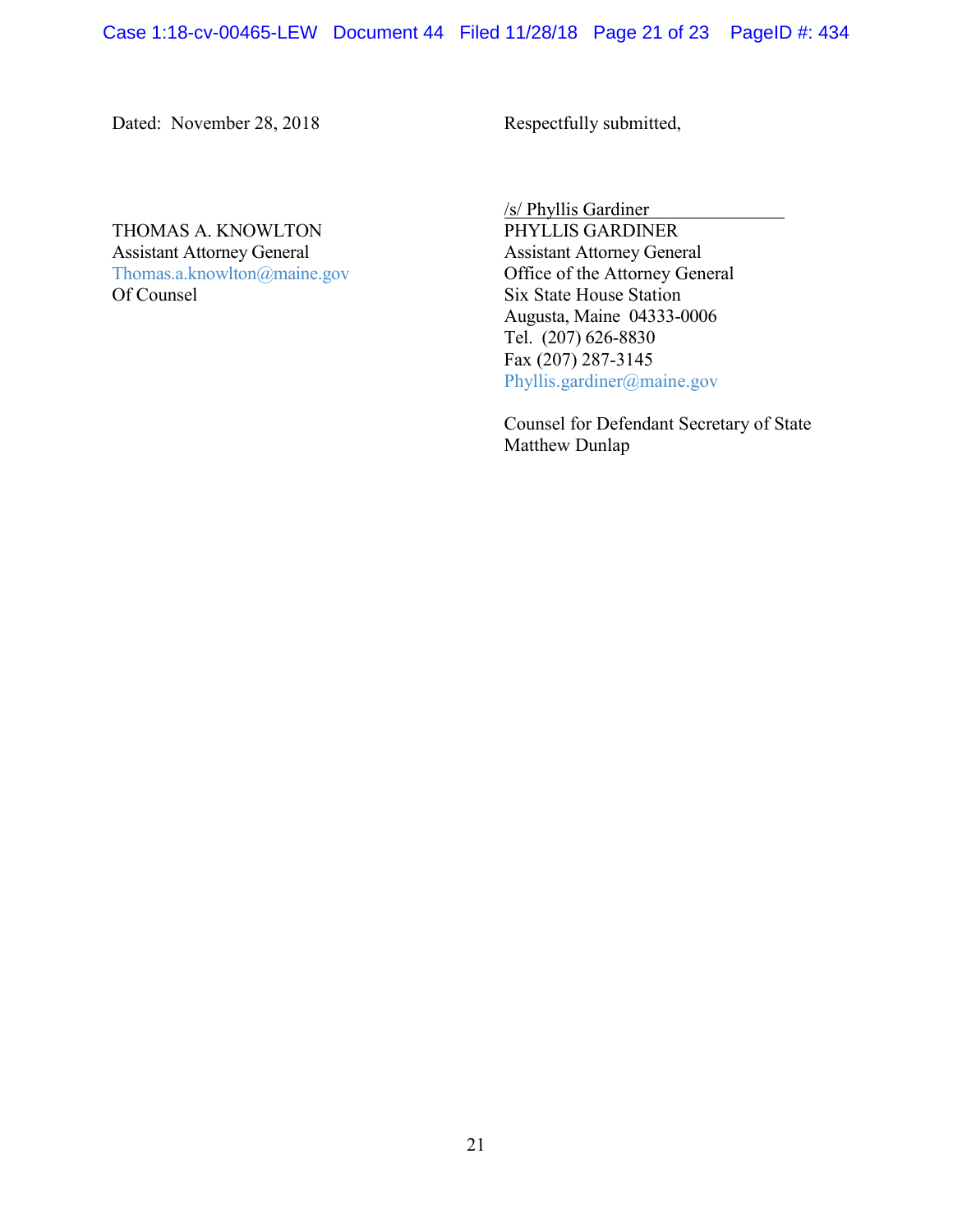# **CERTIFICATE OF SERVICE**

I hereby certify that on this, the  $28<sup>th</sup>$  day of November, 2018, I electronically filed the above document with the Clerk of Court using the CM/ECF system which will send notification

of such filing to the following:

JOSHUA A. TARDY [tardylaw@roadrunner.com](mailto:tardylaw@roadrunner.com)

ANDREW G. WOODSON [awoodson@wileyrein.com](mailto:awoodson@wileyrein.com)

ERIC WANG [ewang@wileyrein.com](mailto:ewang@wileyrein.com)

JOSHUA A. RANDLETT [jrandlett@rudmanwinchell.com](mailto:jrandlett@rudmanwinchell.com)

LEE E. GOODMAN [lgoodman@wileyrein.com](mailto:lgoodman@wileyrein.com)

PETER J. BRANN [pbrann@brannlaw.com](mailto:pbrann@brannlaw.com)

DAVID M. KALLIN [dkallin@dwmlaw.com](mailto:dkallin@dwmlaw.com)

ELISABETH C. FROST [efrost@perkinscoie.com](mailto:efrost@perkinscoie.com)

JAMES T. KILBRETH [jkilbreth@dwmlaw.com](mailto:jkilbreth@dwmlaw.com)

JOHN M. GEISE [jgeise@perkinscoie.com](mailto:jgeise@perkinscoie.com)

MARC E. ELIAS [melias@perkinscoie.com](mailto:melias@perkinscoie.com)

MICHAEL E. CAREY [mcarey@brannlaw.com](mailto:mcarey@brannlaw.com)

JAMES G. MONTELEONE [jmonteleone@bernsteinshur.com](mailto:jmonteleone@bernsteinshur.com)